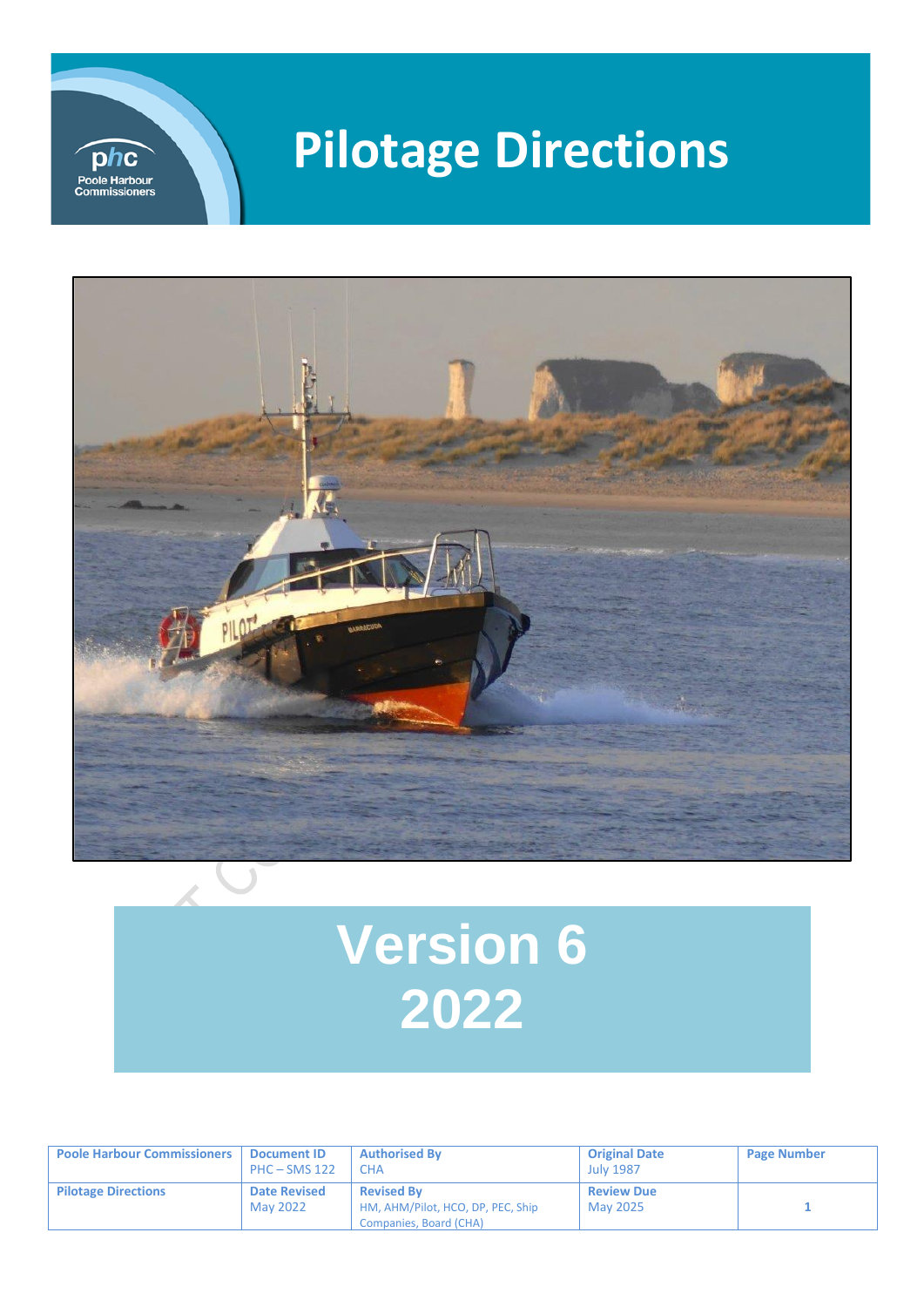## **Record of Amendments**

|                | <b>Record Version</b> | <b>Amendment</b>                                          | <b>Date</b>      |
|----------------|-----------------------|-----------------------------------------------------------|------------------|
| $\mathbf{1}$   | Version 1             | <b>Original Pilotage Directions</b>                       | <b>July 1987</b> |
| $\overline{2}$ | Version 2             | Full review.                                              | 13.2.02          |
| 3              | Version 3             | Full review.                                              | 12.12.08         |
| 4              | Version 3.1           | Grammatical amendments.                                   | 30.6.09          |
| 5              | Version 4             | Full review. No Amendments                                | 28.9.12          |
| 6              | Version 4.1           | Amendments arising from Marine Navigation Act 2013        | 17.9.13          |
| $\overline{7}$ | Version 5             | Full review. No Amendments                                | 27.5.16          |
| 8              | Version 5.1           | Amendments to section 8. Restricted Visibility Routine    | 27.1.17          |
| 9              | Version 6             | Full review. Summary of amendments in SMS Documents - 122 | 27.5.22          |
| $10\,$         |                       |                                                           |                  |
| $11\,$         |                       |                                                           |                  |
| 12             |                       |                                                           |                  |
| 13             |                       |                                                           |                  |
| 14             |                       |                                                           |                  |
| 15             |                       |                                                           |                  |
| 16             |                       |                                                           |                  |
| 17             |                       |                                                           |                  |
| 18             |                       |                                                           |                  |
| 19             |                       |                                                           |                  |
| $20\,$         |                       |                                                           |                  |
| 21             |                       |                                                           |                  |
| 22             |                       |                                                           |                  |

| <b>Poole Harbour Commissioners</b>             | <b>Document ID</b><br><b>PHC SMS - 122</b> | <b>Authorised By</b><br><b>CHA</b>                                               | <b>Original Date</b><br><b>July 1987</b> | <b>Page Number</b> |
|------------------------------------------------|--------------------------------------------|----------------------------------------------------------------------------------|------------------------------------------|--------------------|
| <b>Pilotage Directions</b><br><b>Version 6</b> | <b>Date Revised</b><br>May 2022            | <b>Revised By</b><br>HM, AHM/Pilot, HCO, DP, PEC, Ship<br>Companies, Board (CHA) | <b>Review Due</b><br>May 2025            |                    |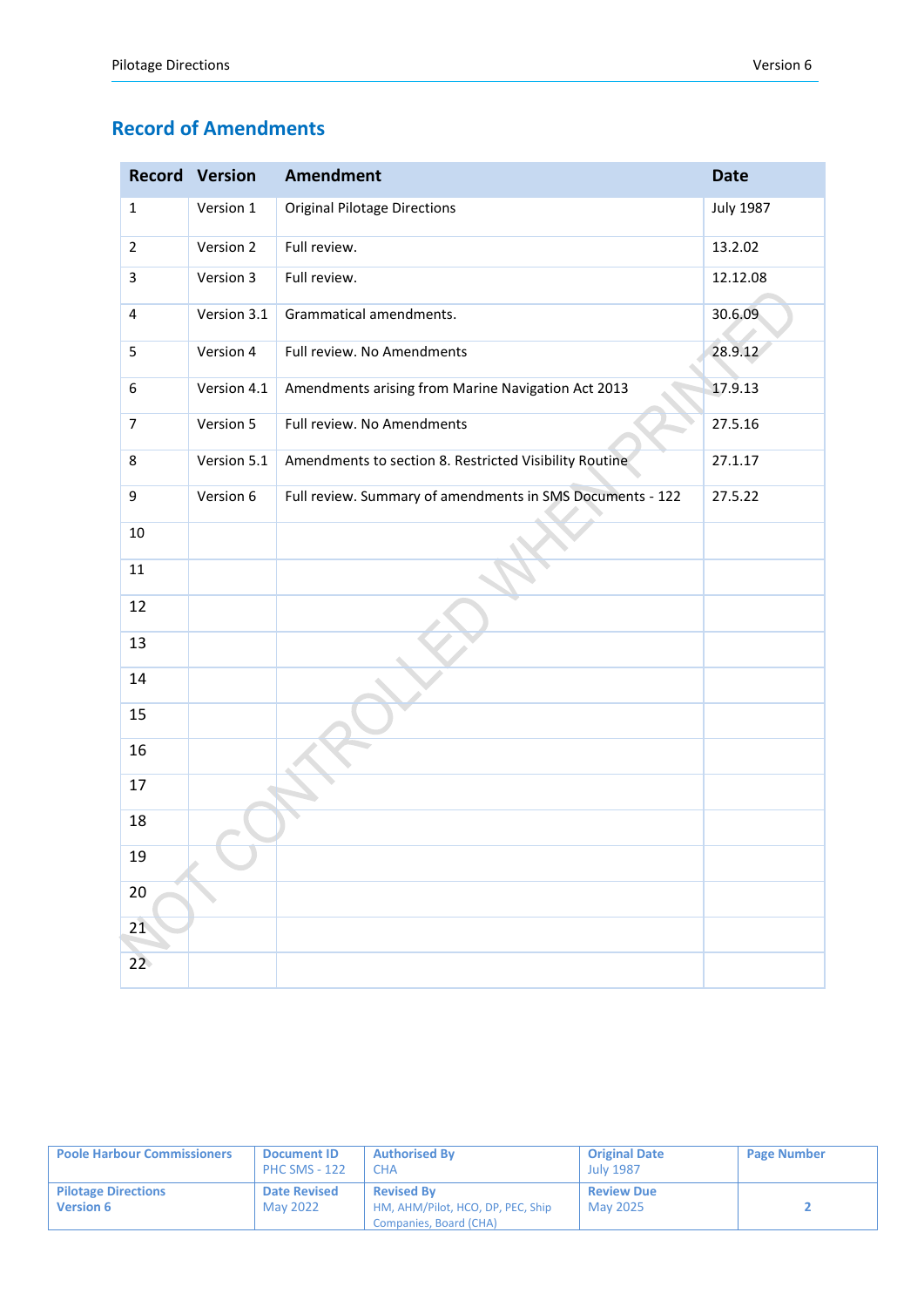## **Contents**

|                  | <b>Title</b>                                                            | Page |
|------------------|-------------------------------------------------------------------------|------|
|                  | Introduction                                                            | 5    |
|                  | Schedule 1 - Pilotage Directions                                        |      |
| <b>Direction</b> | Title                                                                   | Page |
| 1                | Commencement                                                            | 6    |
| $\overline{2}$   | <b>Compulsory Pilotage Area</b>                                         | 6    |
| 3                | <b>Compulsory Pilotage</b>                                              | 8    |
| 4                | <b>Conduct of Vessel</b>                                                | 8    |
| 5                | Safety of Navigation                                                    | 8    |
| 6                | Procedures                                                              | 8    |
|                  | Schedule 2 - Pilot Station, Reporting Points and Procedures             |      |
| Section          | <b>Title</b>                                                            | Page |
| 1                | <b>Estimated Time of Arrival (ETA)</b>                                  | 9    |
| $\overline{2}$   | <b>Estimated Time of Departure (ETD)</b>                                | 9    |
| 3                | Additional Movements Requiring a Pilot                                  | 9    |
| 4                | Deployment of Pilot Vessels                                             | 9    |
| 5                | Failure to provide Notice of Intent                                     | 10   |
| 6                | Failure to take a Pilot                                                 | 10   |
| 7                | <b>Pilot Boarding Position</b>                                          | 10   |
| 8                | <b>Pilot Boat Recognition</b>                                           | 10   |
| 9                | Pilot Embarkation / Disembarkation                                      | 10   |
| 10               | <b>Reporting Points</b>                                                 | 11   |
| 11               | <b>Vessels Warping or Moving Berth</b>                                  | 12   |
| 12               | Vessels or objects under tow                                            | 13   |
| 13               | <b>Restricted Visibility Routine</b>                                    | 13   |
| 14               | <b>Passing Places</b>                                                   | 13   |
| 15               | <b>Controlled Vessel Movements</b>                                      | 14   |
| 16               | Use of an Assistant Pilot                                               | 14   |
| 17               | Under Keel Clearance (UKL)                                              | 14   |
| 18               | Harbour Entrance Chain Ferry                                            | 15   |
| 19               | Master / Pilot Exchange of Information (MPX)                            | 15   |
| 20               | Pilotage Plan                                                           | 15   |
|                  | Schedule 3 - Pilot Authorisation, Training and Professional Development |      |
| Section          | Title                                                                   | Page |
| 1                | Introduction                                                            | 17   |
| $\overline{2}$   | <b>Pilot Training Framework</b>                                         | 17   |
| 3                | Supervision, Assessment, Examination and Liaison                        | 18   |

| <b>Poole Harbour Commissioners</b>             | <b>Document ID</b><br><b>PHC SMS - 122</b> | <b>Authorised By</b><br><b>CHA</b>                                               | <b>Original Date</b><br><b>July 1987</b> | <b>Page Number</b> |
|------------------------------------------------|--------------------------------------------|----------------------------------------------------------------------------------|------------------------------------------|--------------------|
| <b>Pilotage Directions</b><br><b>Version 6</b> | <b>Date Revised</b><br>May 2022            | <b>Revised By</b><br>HM, AHM/Pilot, HCO, DP, PEC, Ship<br>Companies, Board (CHA) | <b>Review Due</b><br><b>May 2025</b>     |                    |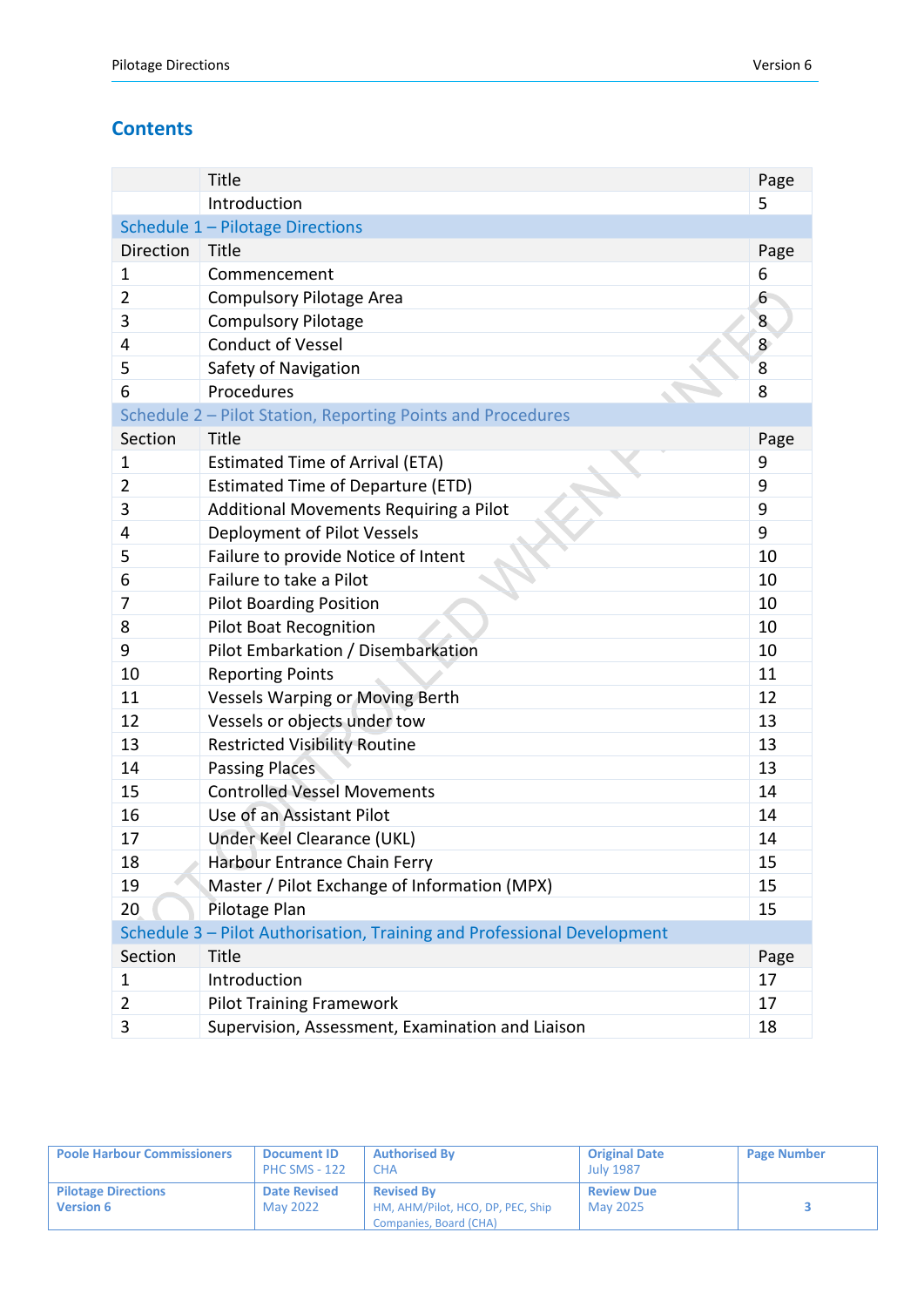#### **Contents continued**

|         | Schedule 4 - Pilot Exemption Certificate (PEC) Requirements |      |
|---------|-------------------------------------------------------------|------|
| Section | Title                                                       | Page |
|         | Issue of Pilotage Exemption Certificate                     | 19   |
|         | Classes of PEC                                              | 19   |
| 3       | Minimum requirements for PEC                                | 19   |
| 4       | <b>PEC Examination</b>                                      | 20   |
| 5       | PEC Application Qualifying Acts                             | 20   |
| 6       | PEC Renewal Qualifying Acts                                 | 21   |
|         | PEC additional vessels                                      | 22   |
| 8       | Requirements of PEC holders                                 | 22   |
| 9       | PEC Refusals, Suspensions and Revocations                   | 23   |
| 10      | <b>PEC Agreement</b>                                        | 24   |

| <b>Poole Harbour Commissioners</b>             | <b>Document ID</b><br><b>PHC SMS - 122</b> | <b>Authorised By</b><br><b>CHA</b>                                               | <b>Original Date</b><br><b>July 1987</b> | <b>Page Number</b> |
|------------------------------------------------|--------------------------------------------|----------------------------------------------------------------------------------|------------------------------------------|--------------------|
| <b>Pilotage Directions</b><br><b>Version 6</b> | <b>Date Revised</b><br>May 2022            | <b>Revised By</b><br>HM, AHM/Pilot, HCO, DP, PEC, Ship<br>Companies, Board (CHA) | <b>Review Due</b><br>May 2025            |                    |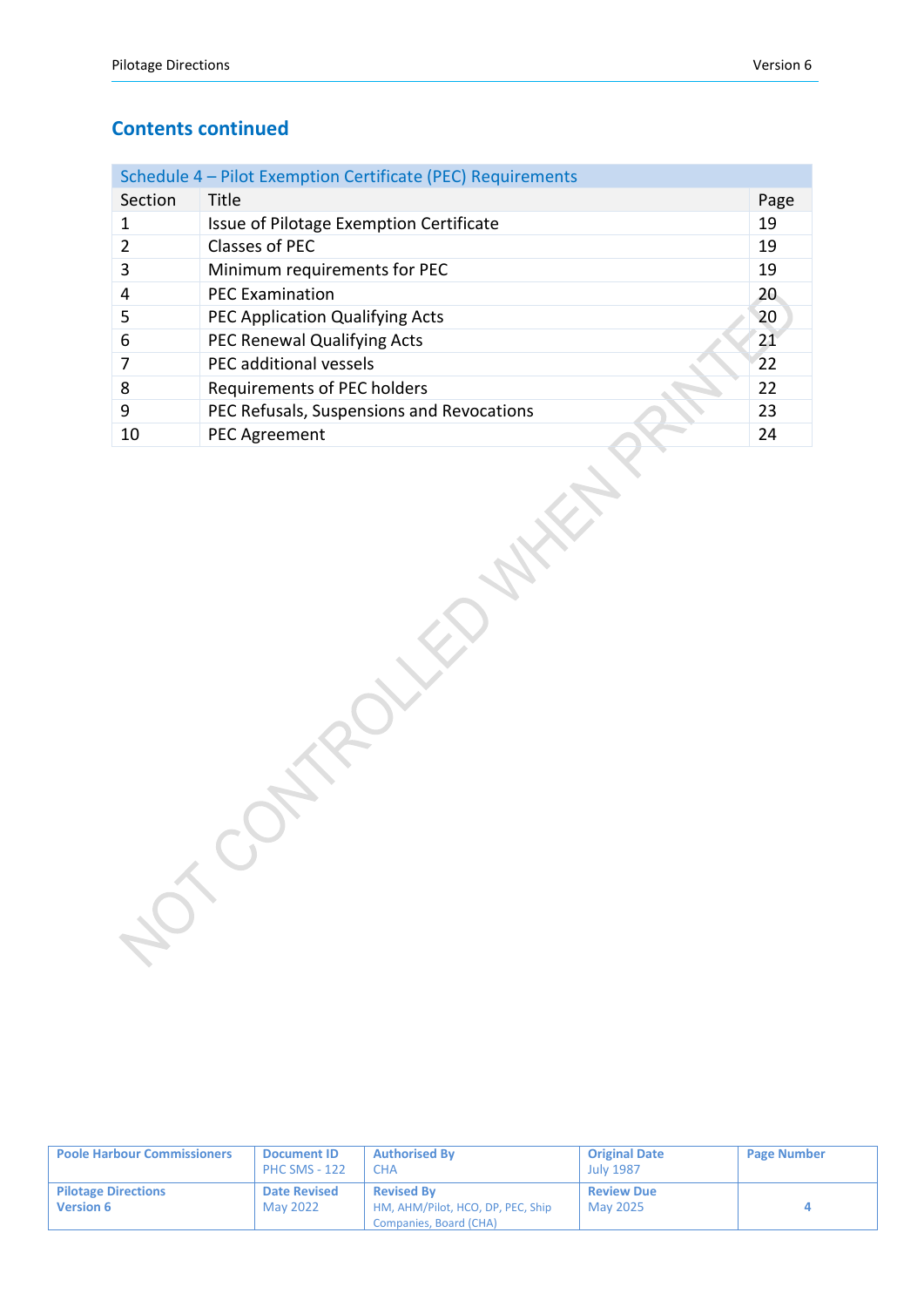#### **Introduction**

Poole Harbour Commissioners as a Competent Harbour Authority (CHA) within the meaning of the Pilotage Act 1987 (As amended by the Marine Navigation Act 2013), and in exercise of its powers under Section 7 of the Act, gives the following Pilotage Directions to the Masters of vessels in the Poole Harbour Commissioners Pilotage Area.

It is the duty of the Master of a vessel to which a Pilotage Direction applies to comply with these Directions. Failure by the Master of a vessel to comply with a Direction constitutes an offence, and renders that person liable, on conviction, to a fine up to a level 5 on the standard scale. However, it is a defence for the Master of a vessel to prove that they had reasonable grounds for supposing that compliance with the Direction in question would be likely to imperil their vessel or that they had an acceptable reason for their act or failure to act.

CONTROLLED NW

| <b>Poole Harbour Commissioners</b>             | <b>Document ID</b><br><b>PHC SMS - 122</b> | <b>Authorised By</b><br>CHA                                                      | <b>Original Date</b><br><b>July 1987</b> | <b>Page Number</b> |
|------------------------------------------------|--------------------------------------------|----------------------------------------------------------------------------------|------------------------------------------|--------------------|
| <b>Pilotage Directions</b><br><b>Version 6</b> | <b>Date Revised</b><br>May 2022            | <b>Revised By</b><br>HM, AHM/Pilot, HCO, DP, PEC, Ship<br>Companies, Board (CHA) | <b>Review Due</b><br>May 2025            |                    |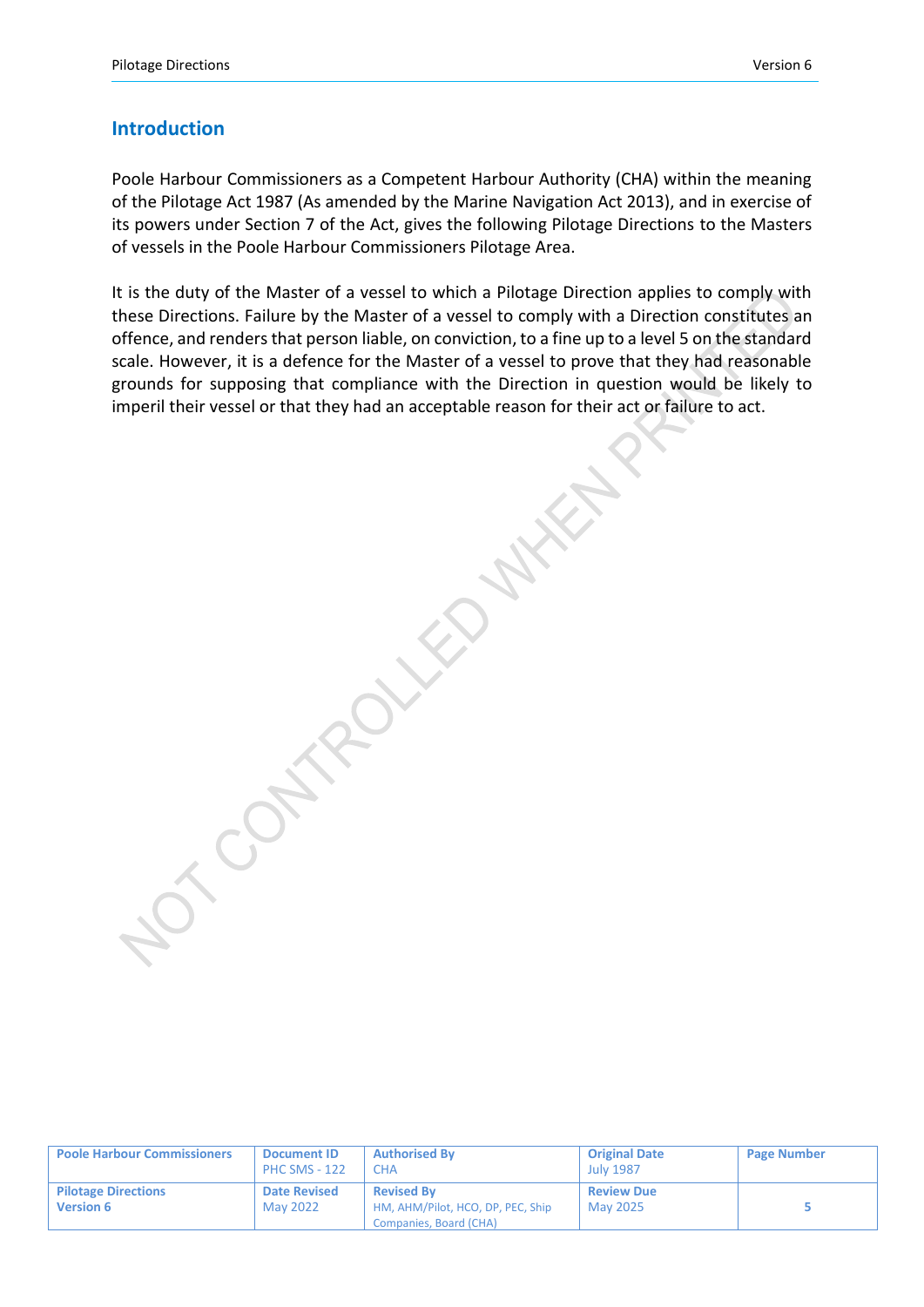### **Schedule 1**

## **Poole Harbour Commissioners Pilotage Directions – Pursuant to Section 7 of the Pilotage Act 1987**

#### **1 Commencement**

- 1.1 Poole Harbour Commissioners, as the competent harbour authority exercising the function of providing pilotage services within the Compulsory Pilotage Area hereby:
	- 1.1.1 Revokes the Pilotage Directions 2017 and
	- 1.1.2 Gives the following Pilotage Directions to vessels to be known as the PHC Pilotage Directions 2022.
- 1.2 These Pilotage Directions shall come into force on 1<sup>st</sup> June 2022.

## **2 Compulsory Pilotage Area**

- 2.1 The area within which the Commissioners may exercise jurisdiction as a Competent Harbour Authority, and within which the powers of the harbourmaster may be exercised, is the area described in the Poole Harbour Revision Order 2012 as follows:
- 2.2 So much of the natural harbour at Poole as is situated below the level of high water and enclosed by imaginary straight lines—
	- 2.2.1 across the harbour entrance, commencing at a point on the Sandbanks peninsula (reference point latitude 50° 40.989' North longitude 001° 56.909' West) and terminating at a point on the Studland peninsula (reference point latitude 50° 40.766' North longitude 001° 57.015' West);
	- 2.2.2 in the vicinity of the confluence of the rivers Trent and Frome, commencing at a point on the North side of the Wareham channel (reference point latitude 50° 42.560' North longitude 002° 04.745' West) and terminating at a point on the south side of that channel (reference point latitude 50° 40.607' North longitude 002° 04.435' West); and by the level of high water within the area so enclosed, including all adjoining creeks, bays and inlets to the extent that they are situated below the level of high water.
- 2.3 All docks, marinas and other natural or artificial watered areas navigable by seagoing vessels which adjoin the natural harbour described in paragraph 2.1 (other than those parts of the rivers Trent and Frome which lie beyond the lines mentioned in that paragraph), including all such areas which are separated from the natural harbour by lock gates, sluices or other moveable devices through which seagoing vessels may pass, whether or not the same are in existence at the date of the coming into force of this Order.

| <b>Poole Harbour Commissioners</b>             | <b>Document ID</b><br><b>PHC SMS - 122</b> | <b>Authorised By</b><br><b>CHA</b>                                               | <b>Original Date</b><br><b>July 1987</b> | <b>Page Number</b> |
|------------------------------------------------|--------------------------------------------|----------------------------------------------------------------------------------|------------------------------------------|--------------------|
| <b>Pilotage Directions</b><br><b>Version 6</b> | <b>Date Revised</b><br>May 2022            | <b>Revised By</b><br>HM, AHM/Pilot, HCO, DP, PEC, Ship<br>Companies, Board (CHA) | <b>Review Due</b><br>May 2025            |                    |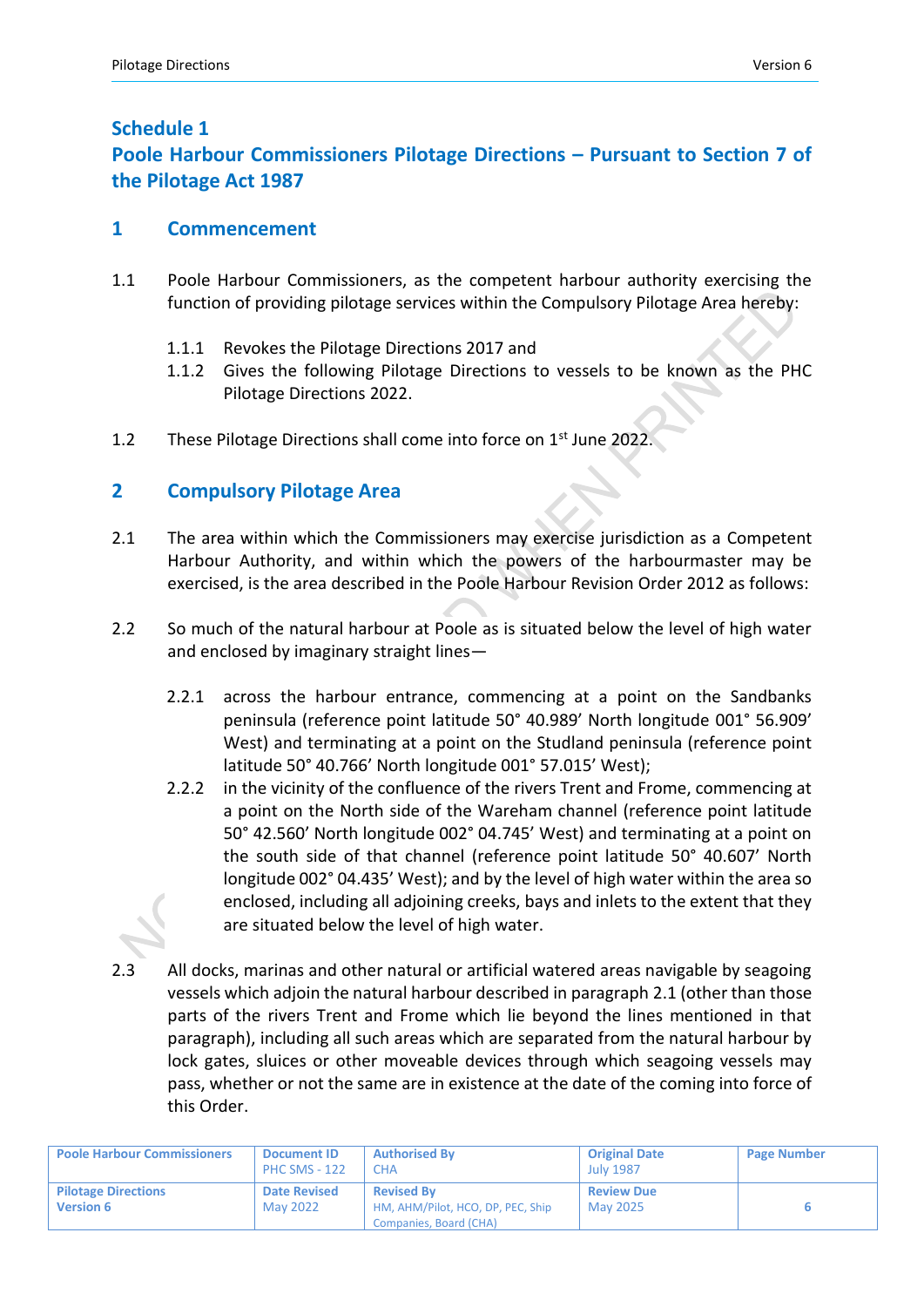- 2.4 The seaward area, that is, so much of the sea as is situated below the level of low water and bounded on its seaward sides by imaginary straight lines—
	- 2.4.1 commencing at a point near Flaghead Chine (reference point latitude 50° 41.867' North longitude 001° 55.522' West), extending in a South South-Easterly direction and terminating at reference point latitude 50° 39.069' North longitude 001° 54.860' West.
	- 2.4.2 commencing at reference point latitude 50° 39.069' North longitude 001° 54.860' West, extending in a Westerly direction and terminating at reference point latitude 50° 39.069' North longitude 001° 55.465' West.
	- 2.4.3 commencing at reference point latitude 50° 39.069' North longitude 001° 55.465' West, extending in a North-Westerly direction and terminating at a point on Studland Peninsular (reference point latitude 50° 40.242' North longitude 001° 56.907' West); and on its landward side by the level of low water within the area so enclosed and by the imaginary line referred to in paragraph 2.1.1.
- 2.5 Drawing showing Compulsory Pilotage Area



| <b>Poole Harbour Commissioners</b>             | <b>Document ID</b><br><b>PHC SMS - 122</b> | <b>Authorised By</b><br>CHA                                                      | <b>Original Date</b><br><b>July 1987</b> | <b>Page Number</b> |
|------------------------------------------------|--------------------------------------------|----------------------------------------------------------------------------------|------------------------------------------|--------------------|
| <b>Pilotage Directions</b><br><b>Version 6</b> | <b>Date Revised</b><br>May 2022            | <b>Revised By</b><br>HM, AHM/Pilot, HCO, DP, PEC, Ship<br>Companies, Board (CHA) | <b>Review Due</b><br>May 2025            |                    |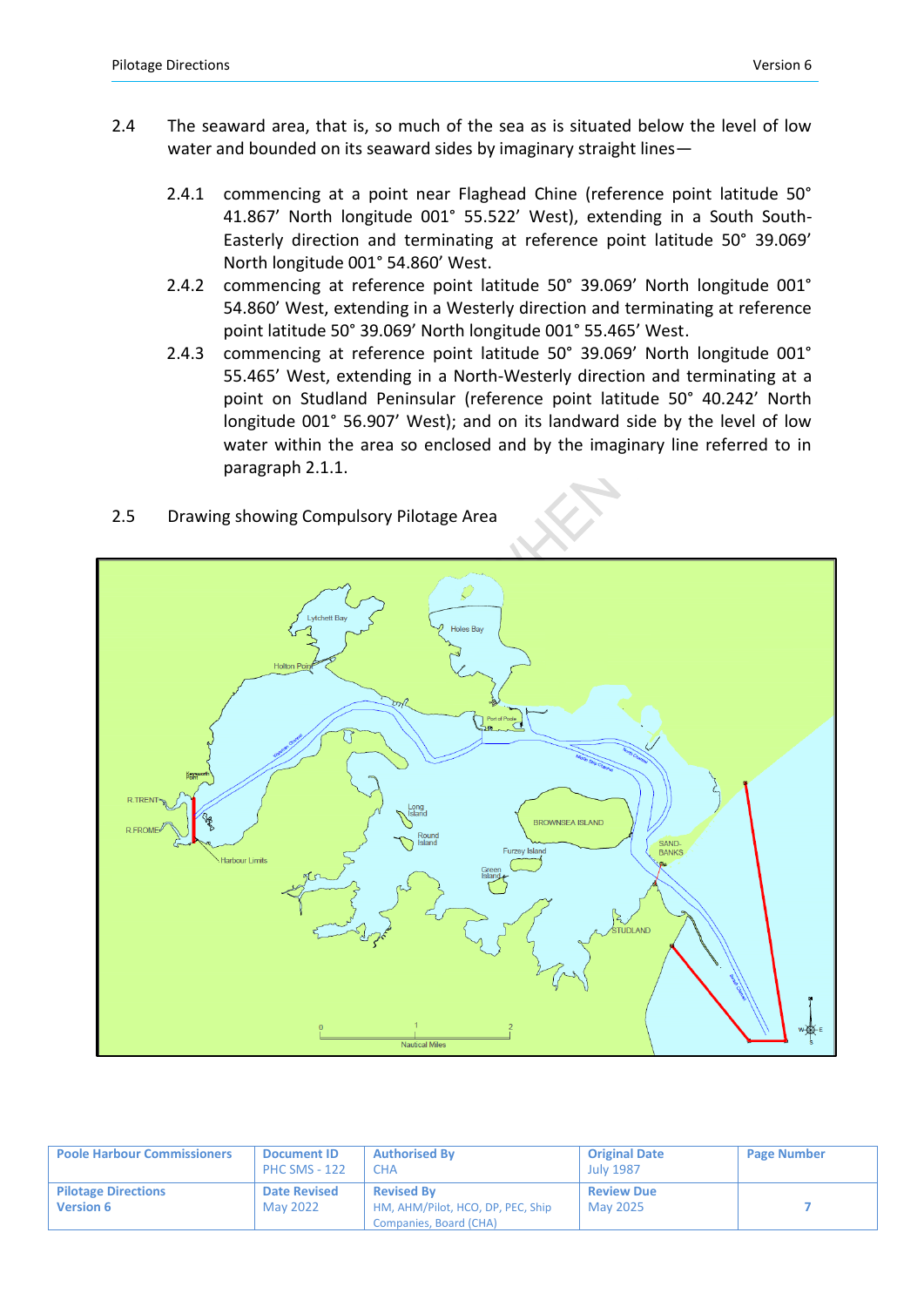## **3 Compulsory Pilotage**

- 3.1 Pilotage shall be compulsory for all ships, including tug and tows, navigating in the Compulsory Pilotage Area as defined in Direction 2.
- 3.2 This direction does not apply to the following categories of excepted vessels:
	- 3.2.1 Her Majesty's vessels
	- 3.2.2 Vessels of less than 50 metres in overall length unless 30m or more in overall length carrying dangerous goods or liquid bulk dangerous cargoes of flammable or toxic properties or carrying more than 12 passengers

## **4 Conduct of Vessel**

4.1 As stated in the Pilotage Act 1987, a duly authorised pilot shall have the conduct of the vessel in the compulsory pilotage area and if not, the Master shall be guilty of an offence. As in statute the authorised pilot has the right to limit their liability which also includes Poole Harbour Commissioners, the Competent Harbour Authority.

## **5 Safety of Navigation**

- 5.1 Notwithstanding any other pilotage direction, the CHA may compel any vessel to take a Pilot if it is deemed to be a potential hazard to safe navigation, for example:
	- 5.1.1 Vessels with dangerous or hazardous cargo onboard.
	- 5.1.2 When the Vessels' main propulsion or steering systems are not fully operational.
	- 5.1.3 When the Vessel is in distress or taking on water.
	- 5.1.4 When the Vessels does not have serviceable navigation aids or communication equipment necessary for safe navigation within the CHA's area of jurisdiction.
	- 5.1.5 When the vessel has a reported defect, the nature of which may necessitate the use of a pilot.

## **6 Procedures**

- 6.1 Bona fide Masters and Deck Officers of ships wishing to apply for Pilotage Exemption Certificates shall comply with the requirements set out in schedule 4
- 6.2 All vessels which are subject to these Directions shall comply with the requirements set out in schedule 2, ALRS vol 6 and at [www.phc.co.uk](http://www.phc.co.uk/)

| <b>Poole Harbour Commissioners</b>             | <b>Document ID</b><br><b>PHC SMS - 122</b> | <b>Authorised By</b><br>СНА                                                      | <b>Original Date</b><br><b>July 1987</b> | <b>Page Number</b> |
|------------------------------------------------|--------------------------------------------|----------------------------------------------------------------------------------|------------------------------------------|--------------------|
| <b>Pilotage Directions</b><br><b>Version 6</b> | <b>Date Revised</b><br>May 2022            | <b>Revised By</b><br>HM, AHM/Pilot, HCO, DP, PEC, Ship<br>Companies, Board (CHA) | <b>Review Due</b><br>May 2025            |                    |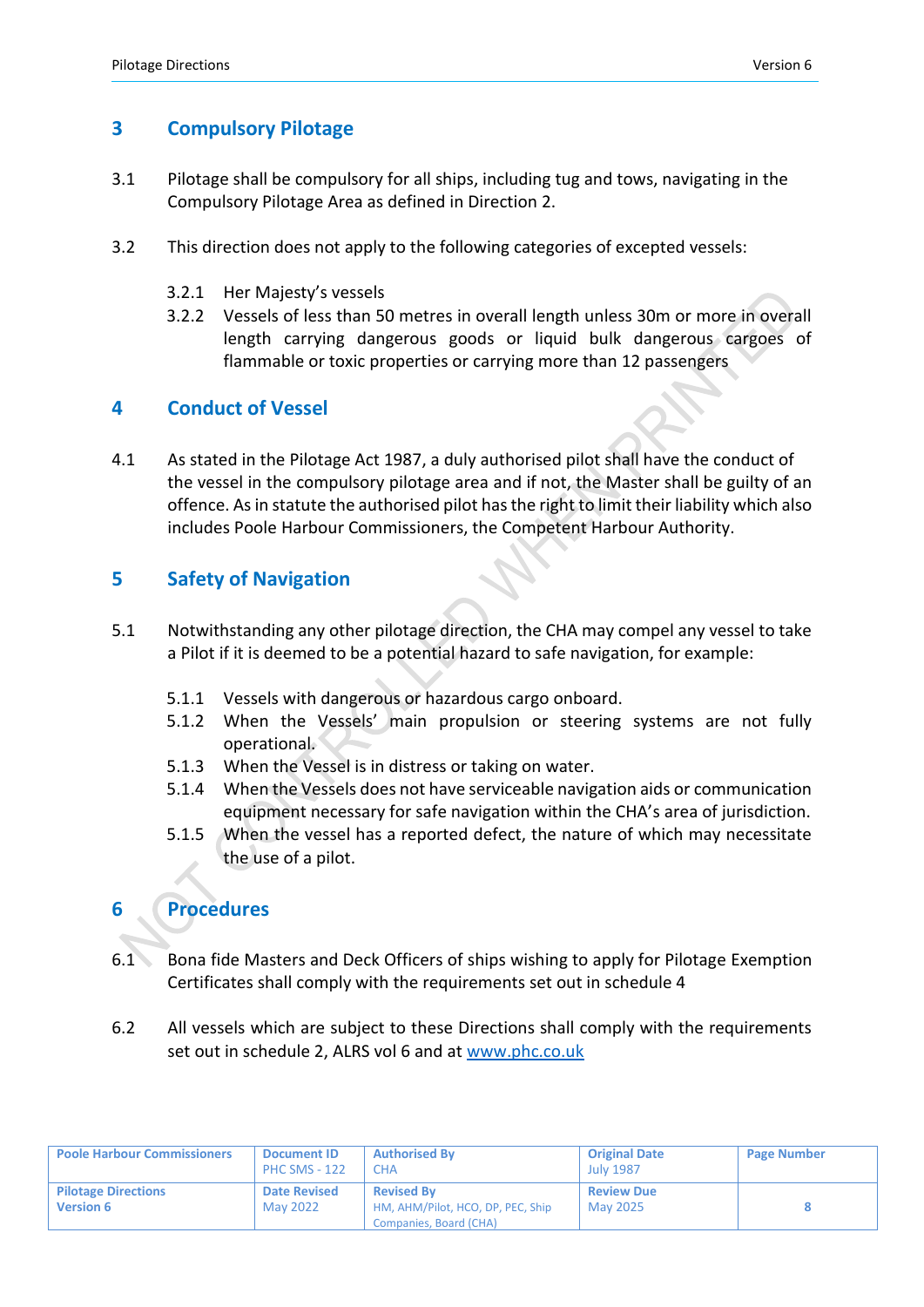## **Schedule 2 Pilot Station, Reporting Points and Procedures**

## **1 Estimated Time of Arrival (ETA)**

1.1 Vessels bound for the Poole Harbour Commissioners Pilotage Area requiring the service of a pilot shall give at least 24 hours notification or on departure from the last port or operating area if closer than 24 hours sailing time. The Estimated Time of Arrival (ETA) notification shall be sent either direct to the Poole Harbour Control by telephone, email or through the vessels appointed agent, along with the maximum draught and the nature of any defects.

Telephone +44 (0) 1202 440 230 Email [harbourcontrol@phc.co.uk](mailto:harbourcontrol@phc.co.uk)

- 1.1.1 An update on the vessels ETA should be sent directly to the Poole Harbour Control via VHF Radio Channel 14 or telephone not later than 1 hour before arrival at the pilot boarding station.
- 1.1.2 A final confirmation of ETA should be given via VHF Radio Channel 14 not later than 15 minutes prior to arrival at the Pilot Station.
- 1.1.3 On completion of the 1-hour update, vessels should maintain a listening watch on VHF Radio Channel 14 in case of changes to the ETA required by the port or for any other relevant information.

## **2 Estimated Time of Departure (ETD)**

2.1 Vessels departing from the Port Area which require the services of a pilot must give at least 1 hour notice of their estimated time of departure (ETD). The ETD should be sent directly to Poole Harbour Control via VHF Radio Channel 14 or by telephone.

## **3 Additional Movements Requiring a Pilot**

3.1 Vessels requiring shifting within the Port area which require the services of a pilot must give at least 1 hour notice of their Estimated Time of Movement (ETM). The request should be sent directly to Port Harbour Control via VHF Radio Channel 14 or telephone.

## **4 Deployment of Pilot Vessels**

4.1 The Pilot Vessel provided by the CHA will only put to sea when their services are required. Poole Harbour Commissioners does not provide any cruising or anchored pilot vessel. It is therefore essential that the advance notice of any intention to use the service of a pilot is given to Poole Harbour Control.

| <b>Poole Harbour Commissioners</b>             | <b>Document ID</b><br><b>PHC SMS - 122</b> | <b>Authorised By</b><br><b>CHA</b>                                               | <b>Original Date</b><br><b>July 1987</b> | <b>Page Number</b> |
|------------------------------------------------|--------------------------------------------|----------------------------------------------------------------------------------|------------------------------------------|--------------------|
| <b>Pilotage Directions</b><br><b>Version 6</b> | <b>Date Revised</b><br>May 2022            | <b>Revised By</b><br>HM, AHM/Pilot, HCO, DP, PEC, Ship<br>Companies, Board (CHA) | <b>Review Due</b><br>May 2025            |                    |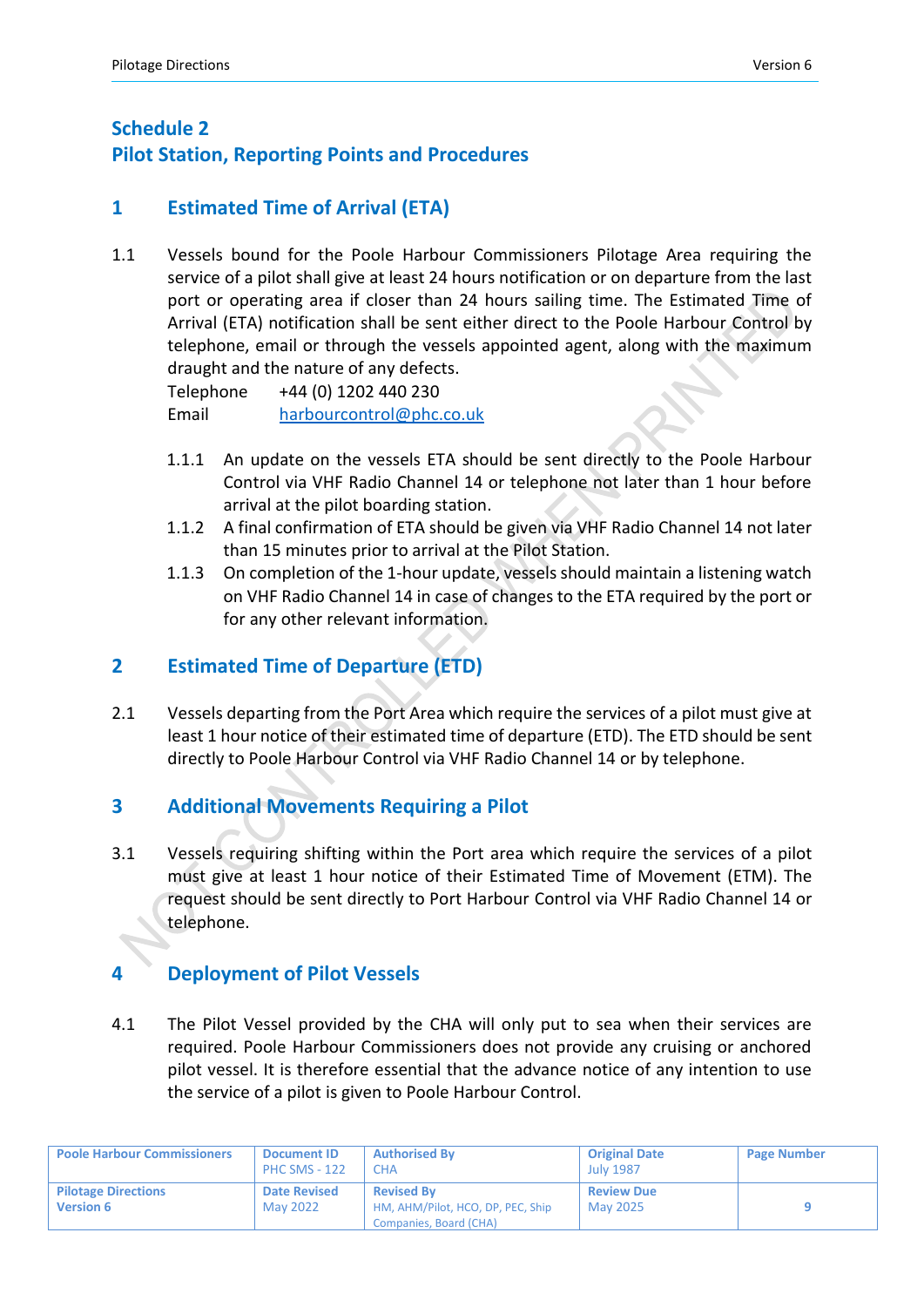4.2 The CHA reserves the right to arrange the sequence of pilotage moves as directed by the Harbour Master taking into account the availability of pilots, weather and tidal conditions, availability of berth and other ship movements.

#### **5 Failure to provide Notice of Intent**

5.1 Vessels who fail to provide an ETA, ETD or berth shift time may be delayed due to a lack of pilot availability. In such an event, these vessels will be prioritised after any existing booked movements.

#### **6 Failure to take a Pilot**

- 6.1 A ship, which is being navigated within the Poole Competent Harbour Authorities area of jurisdiction and is subject to compulsory pilotage, must be under the pilotage of an authorised pilot, or a bona fide Master or Deck Officer holding a Pilot Exemption Certificate. A Master failing to embark a pilot after the service has been offered will be guilty of an offence as defined in the Pilotage Act 1987.
- 6.2 Additionally the Master of a vessel who navigates his vessel, which is subject to compulsory Pilotage, within the Poole Competent Harbour Authorities area of jurisdiction without notifying the Competent Harbour Authority shall be guilty of an offence under the same Act.

#### **7 Pilot Boarding Position**

- 7.1 The boarding position is three cables Southeast of Bar Buoy No.1 in position 50º 39.1'N, 001º 54.7'W.
- 7.2 Direct communication may be made with the Pilot Boat on VHF Channel 14 when on station.

## **8 Pilot Boat Recognition**

8.1 The Competent Harbour Authority uses two pilot boats, 'PV VANGUARD' and the 'PV BARRACUDA'. Both vessels will display the normal day and night recognition flags and lights, with 'PILOTS' emblazoned on each side of the wheelhouse.

## **9 Pilot Embarkation/Disembarkation**

9.1 Port Berths – Pilots may board via gangway, or seaward side by pilot ladder. This is at the pilot's discretion.

| <b>Poole Harbour Commissioners</b>             | <b>Document ID</b><br><b>PHC SMS - 122</b> | <b>Authorised By</b><br>CHA                                                      | <b>Original Date</b><br><b>July 1987</b> | <b>Page Number</b> |
|------------------------------------------------|--------------------------------------------|----------------------------------------------------------------------------------|------------------------------------------|--------------------|
| <b>Pilotage Directions</b><br><b>Version 6</b> | <b>Date Revised</b><br>May 2022            | <b>Revised By</b><br>HM, AHM/Pilot, HCO, DP, PEC, Ship<br>Companies, Board (CHA) | <b>Review Due</b><br>May 2025            | 10                 |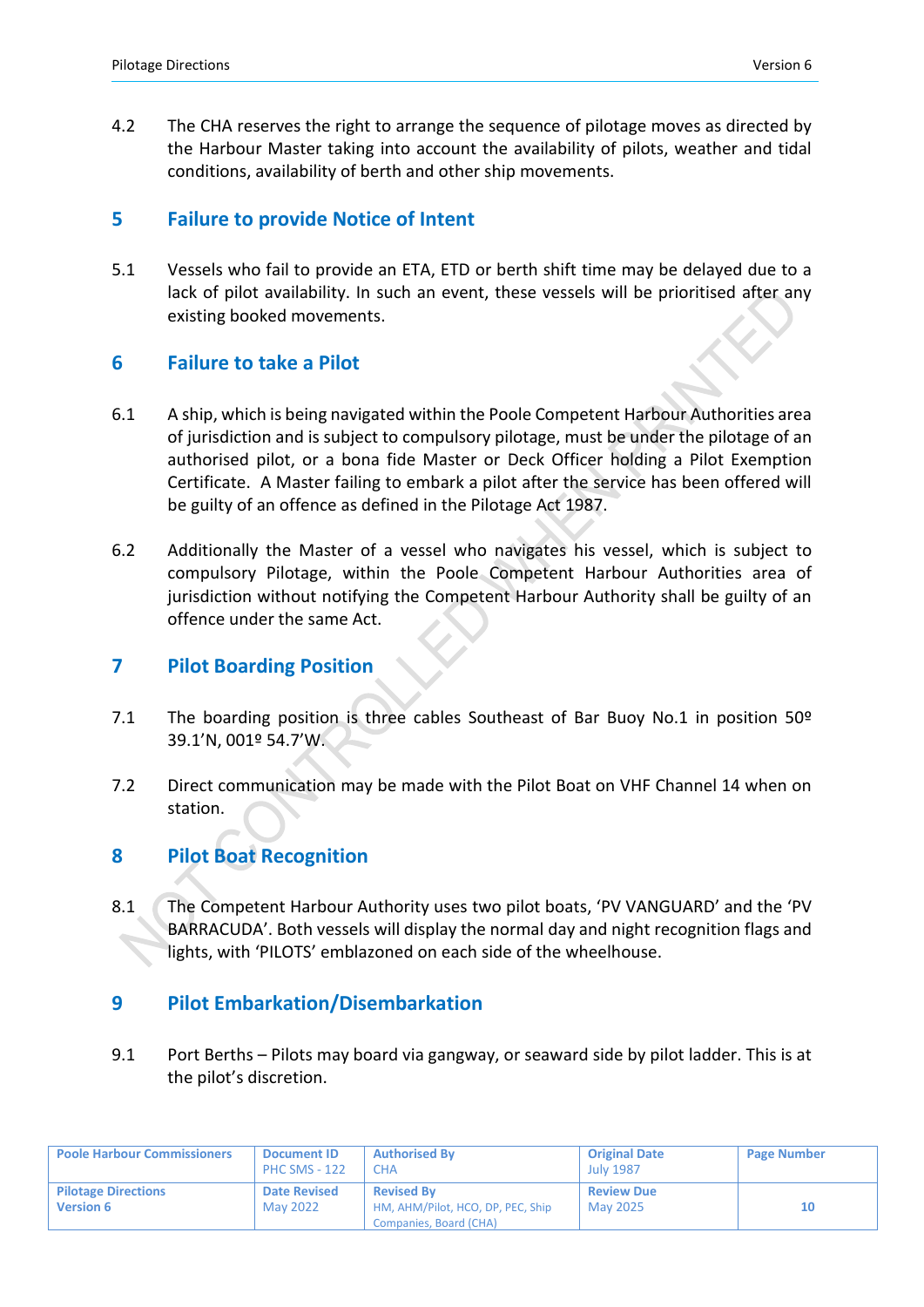- 9.2 Seaward Pilots will board and disembark from the Pilot Launch.
	- 9.2.1 Masters are responsible for providing an adequate lee for the manoeuvre in consultation with the coxswain of the Pilot Launch.
	- 9.2.2 Masters of vessels are responsible for providing suitable, safe pilot embarkation/disembarkation points equipped with adequate, suitable, tested and in code equipment for use in the operation. The International Convention for Safety of Life at Sea (SOLAS 2004) Chapter V Reg. 23 and Annex 21 of International Maritime Organisation (IMO) resolution A889 (21) (1999) and Merchant Shipping (Pilot Ladders and Hoists) Regulations, provide the standards required.
- 9.3 It is the right of every Pilot to refuse to embark or disembark from a vessel if he considers it unsafe to do so. Such a decision may be based on:
	- 9.3.1 The prevailing circumstances and conditions.
	- 9.3.2 The position of the pilot embarkation/disembarkation point.
	- 9.3.3 The standard and construction of the pilot embarkation/disembarkation point.
	- 9.3.4 The provision and standard of equipment provided by the vessel.
- 9.4 It is the right of every Coxswain of the Pilot Launch to refuse to embark or disembark a Pilot from a vessel if he considers it unsafe to do so. Such a decision may be based on:
	- 9.4.1 The prevailing circumstances and conditions.
	- 9.4.2 The position of the pilot embarkation/disembarkation point.
	- 9.4.3 The lack of provision of a suitable lee to conduct the transfer.

#### **10 Reporting Points**

10.1 All vessels subject to compulsory pilotage must report to Poole Harbour Control on VHF Channel 14 when at the reporting points as follows.

#### 10.2 Inbound

- 10.2.1 Bar Buoy No.1
- 10.2.2 Channel Buoy No.8
- 10.2.3 Aunt Betty Buoy No.22
- 10.2.4 Stakes Buoy No.29
- 10.2.5 Secure alongside

| <b>Poole Harbour Commissioners</b>             | <b>Document ID</b><br><b>PHC SMS - 122</b> | <b>Authorised By</b><br>ΩHΑ.                                                     | <b>Original Date</b><br><b>July 1987</b> | <b>Page Number</b> |
|------------------------------------------------|--------------------------------------------|----------------------------------------------------------------------------------|------------------------------------------|--------------------|
| <b>Pilotage Directions</b><br><b>Version 6</b> | <b>Date Revised</b><br>May 2022            | <b>Revised By</b><br>HM, AHM/Pilot, HCO, DP, PEC, Ship<br>Companies, Board (CHA) | <b>Review Due</b><br>May 2025            |                    |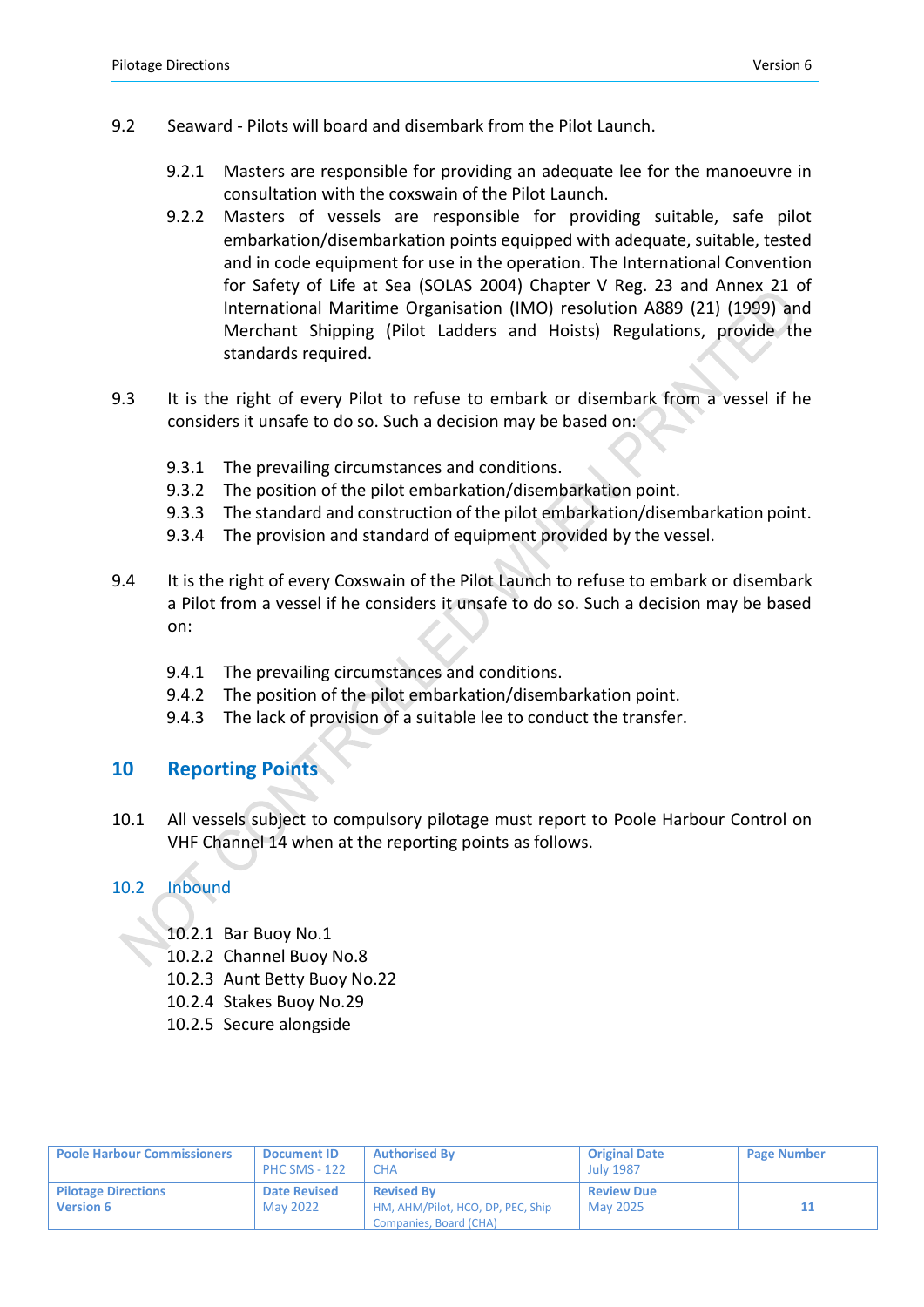#### 10.3 Outbound

- 10.3.1 Underway 10.3.2 Stakes Buoy No.29
- 10.3.3 Aunt Betty No.22
- 10.3.4 Bar Buoy No.1

#### 10.4 Shifting berth

10.4.1 Underway

10.4.2 Secure alongside

### **11 Vessels Warping or Moving Berth**

- 11.1 Any vessel that is subject to compulsory pilotage may move along its berth without a Pilot only if all the following conditions are met:
	- 11.1.1 The manoeuvre is adequately risk assessed considering all of the conditions contained within this Direction 11.1.2 Safety procedures are documented and adhered to 11.1.3 The move is along one continuous quay wall 11.1.4 The vessel's bridge is adequately manned throughout the move
	- 11.1.5 The vessel's engines are available for immediate use throughout the manoeuvre
	- 11.1.6 The weather parameters are considered suitable
	- 11.1.7 At least one line forward and aft are to remain on quay throughout the manoeuvre
	- 11.1.8 Sufficient number of crew are provided to safely handle the lines inboard
	- 11.1.9 Port mooring gang is employed
	- 11.1.10 There are no other vessels manoeuvring within the area
	- 11.1.11 The use of tugs is not required nor requested
	- 11.1.12 Permission is gained from the Harbour Control Officer prior to any movement
	- 11.1.12 Maintained listening watch on VHF Channel 14 throughout the move
- 11.2 Any vessel, subject to compulsory pilotage, must have a Pilot or Certificate holder on board for warping whereby any of the above conditions cannot be met.
- 11.3 Any vessel, subject to compulsory pilotage, being moved from one berth to another berth, must have a Pilot or PEC holder onboard.

| <b>Poole Harbour Commissioners</b>             | <b>Document ID</b><br><b>PHC SMS - 122</b> | <b>Authorised By</b><br><b>CHA</b>                                               | <b>Original Date</b><br><b>July 1987</b> | <b>Page Number</b> |
|------------------------------------------------|--------------------------------------------|----------------------------------------------------------------------------------|------------------------------------------|--------------------|
| <b>Pilotage Directions</b><br><b>Version 6</b> | <b>Date Revised</b><br>May 2022            | <b>Revised By</b><br>HM, AHM/Pilot, HCO, DP, PEC, Ship<br>Companies, Board (CHA) | <b>Review Due</b><br>May 2025            |                    |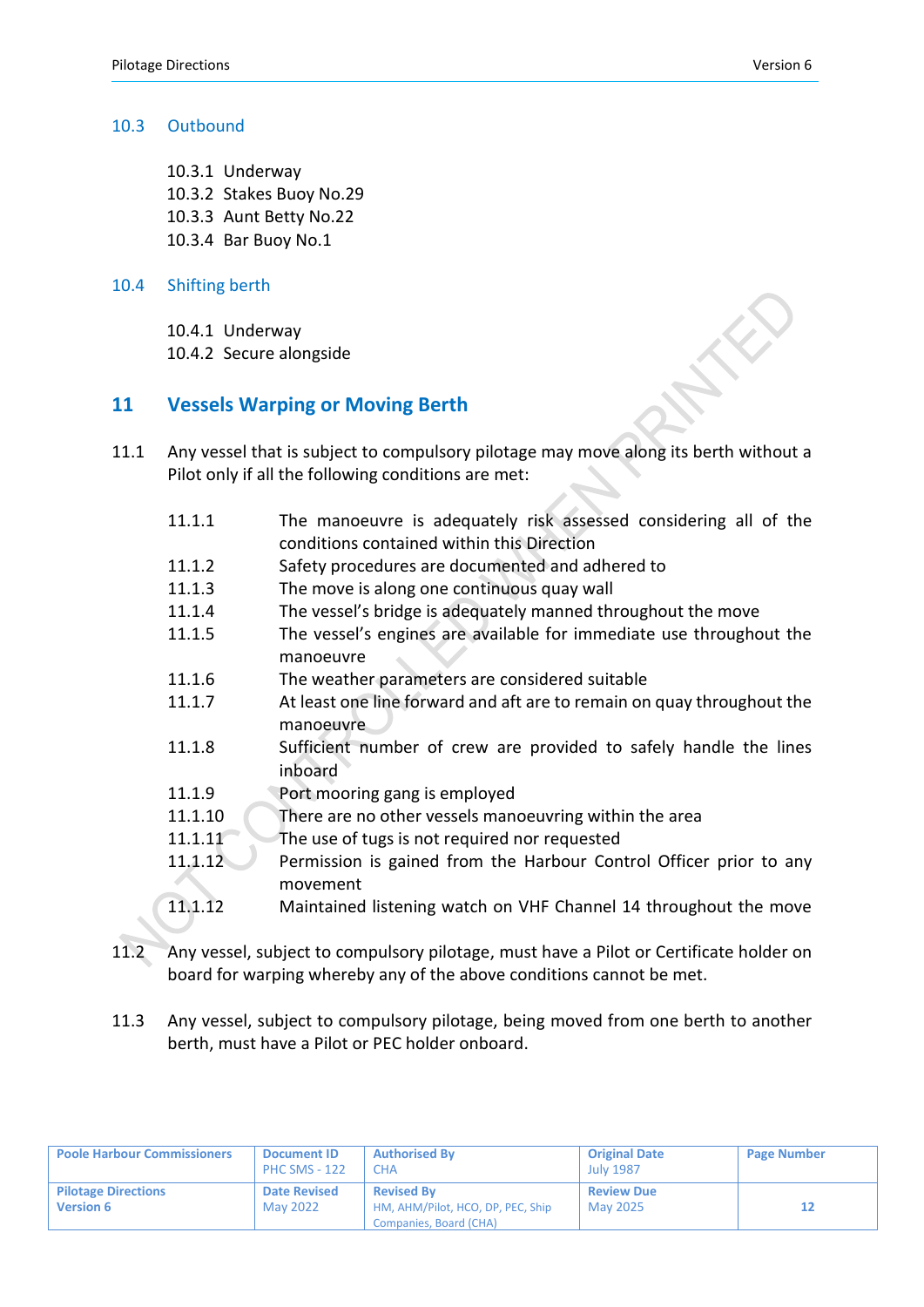#### **12 Vessels or objects under tow**

12.1 For the purposes of determining the requirement for engaging a pilot, the length of a tug and tow shall be deemed to be the overall length. i.e., the Length Overall of the towing vessel **plus** the length of tow as defined in the International Regulations for the Prevention of Collisions at Sea.

#### **13 Restricted Visibility Routine**

- 13.1 The Harbour Control Officer will order Restricted Visibility Routine when visibility is reduced (normally 0.25 nautical miles or approximately 500 metres) such that an extra risk is imposed on ships navigating in the main shipping channels.
- 13.2 All PEC holders must be accompanied by an authorised Poole Pilot when Restricted Visibility Routine is in force or likely to become in force during the act of pilotage.
- 13.3 There will be no charge if an authorised Poole Pilot is embarked due to the likelihood of restricted visibility where the Restricted Visibility Routine is subsequently not enforced, during the act of pilotage, provided that the pilot service was not already requested from the ship.
- 13.4 A PEC holder may conduct an act of pilotage in restricted visibility without embarking an authorised pilot provided that:
	- 13.4.1 The Competent Harbour Authority receives confirmation, by way of a course certificate, that the PEC holder has completed training on an approved full mission simulator, to include "blind pilotage" modelled on Poole Harbour, within the preceding two and a half years.
	- 13.4.2 The PEC holder has been accompanied by an authorised Poole Pilot for two acts of pilotage when Restricted Visibility Routine is in force.

## **14 Passing Places**

- 14.1 There are four defined passing places between the outer approaches to the Swash Channel and the Port as follows:
	- 14.1.1 The Swash Channel Between Bar Buoy and Channel Buoy.
	- 14.1.2 Brownsea Roads Between No.16 Buoy and No.20 Buoy.
	- 14.1.3 Middle Ship channel between Diver Buoy and Stakes Buoy.
	- 14.1.4 Turning Basin.
- 14.2 Passing should only take place provided both masters and the Harbour Control Officer agree.

| <b>Poole Harbour Commissioners</b>             | <b>Document ID</b><br><b>PHC SMS - 122</b> | <b>Authorised By</b><br>СНА                                                      | <b>Original Date</b><br><b>July 1987</b> | <b>Page Number</b> |
|------------------------------------------------|--------------------------------------------|----------------------------------------------------------------------------------|------------------------------------------|--------------------|
| <b>Pilotage Directions</b><br><b>Version 6</b> | <b>Date Revised</b><br>May 2022            | <b>Revised By</b><br>HM, AHM/Pilot, HCO, DP, PEC, Ship<br>Companies, Board (CHA) | <b>Review Due</b><br>May 2025            |                    |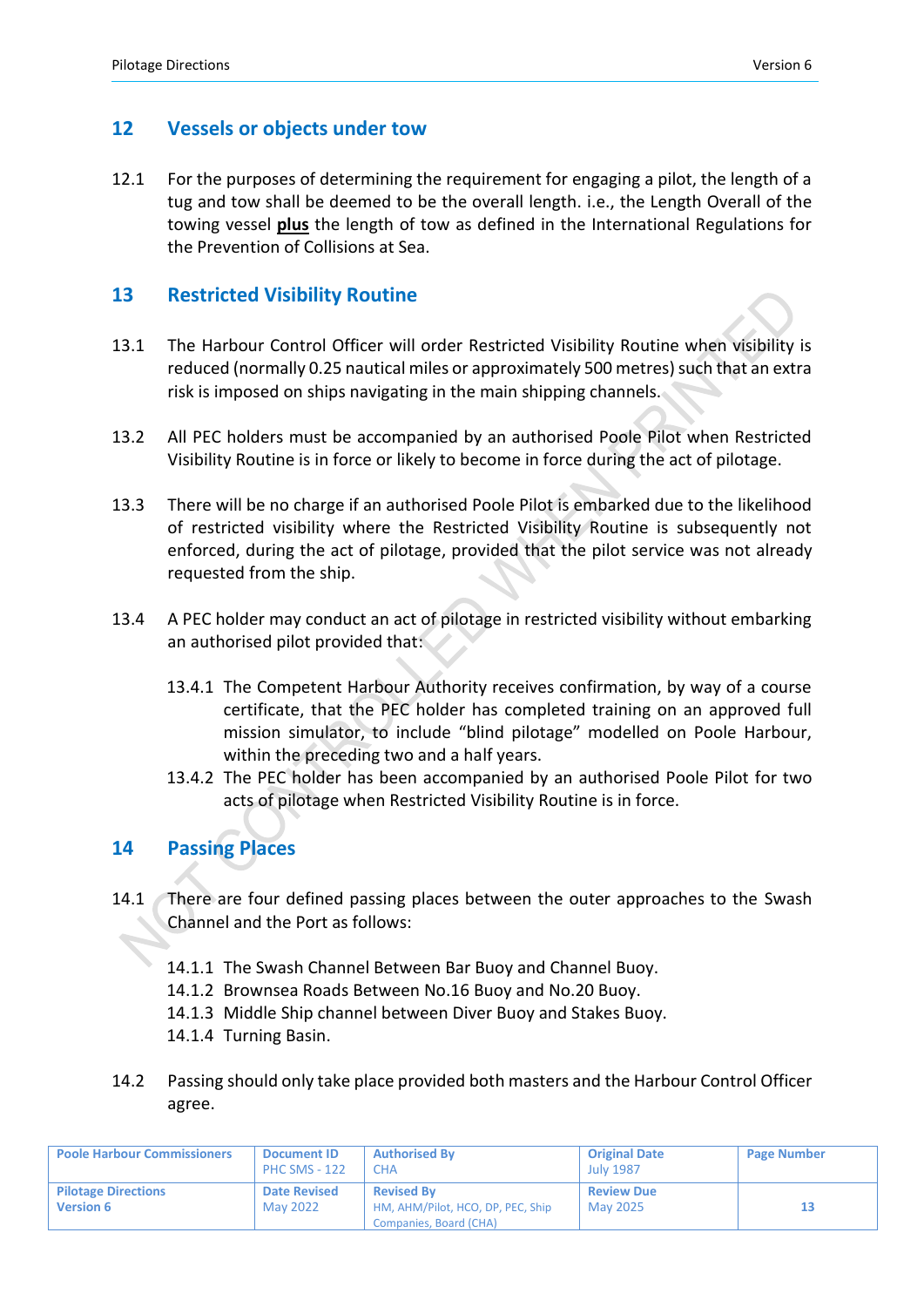#### **15 Controlled Vessel Movements**

- 15.1 Certain vessels when under way, and because of their size, manoeuvrability, or cargoes, shall be designated as "Controlled Movements" and therefore require special consideration by other harbour users.
- 15.2 Vessels so designated shall be under the direction of an authorised pilot if they fall into the categories itemised in Direction 5.

### **16 Use of an Assistant Pilot**

16.1 The circumstances in which an authorised Pilot in charge of a vessel is to be accompanied by an assistant who is also an authorised Pilot, shall be determined by risk assessment following consultation with the Harbourmaster, taking into account the size, characteristics or circumstances of the vessel, its equipment, cargo or crew, or the meteorological or tidal conditions.

### **17 Under Keel Clearance**

- 17.1 The minimum dynamic under keel clearance for passage in and out of the harbour shall be no less than 0.5m. Timings of entries and departures shall be adjusted, if necessary, to meet this safety margin.
- 17.2 The minimum under keel clearance for vessels under way in the Little Channel is 0.2 metres. Wind strength exceeding 25 Knots, such that movement (pitching or rolling) is likely, this minimum shall be increased to 0.5 metres.

| <b>Berth</b>              | <b>Minimum UKC</b>           | <b>Notes</b>  |
|---------------------------|------------------------------|---------------|
| $Ro$ -Ro $2$              | 0.5 <sub>m</sub>             | Rock Armoured |
| Ro-Ro 3                   | 0.2 <sub>m</sub>             |               |
| South Quay                | 0.2 <sub>m</sub>             |               |
| <b>New Quay Extension</b> | <b>At Masters Discretion</b> |               |
| New Quay                  | At Masters Discretion        |               |
| <b>Ballast Quay</b>       | <b>At Masters Discretion</b> |               |
| Yard Quay                 | At Masters Discretion        |               |
| <b>Town Quay</b>          | <b>At Masters Discretion</b> |               |
| <b>Controlled Vessels</b> | 0.5 <sub>m</sub>             |               |

17.3 Alongside berths as follows:

17.4 No berth is NAABSA accredited (Not Always Afloat But Safely Aground) and therefore masters are not permitted to allow vessels to take the bottom.

| <b>Poole Harbour Commissioners</b>             | <b>Document ID</b><br><b>PHC SMS - 122</b> | <b>Authorised By</b><br><b>CHA</b>                                               | <b>Original Date</b><br><b>July 1987</b> | <b>Page Number</b> |
|------------------------------------------------|--------------------------------------------|----------------------------------------------------------------------------------|------------------------------------------|--------------------|
| <b>Pilotage Directions</b><br><b>Version 6</b> | <b>Date Revised</b><br>May 2022            | <b>Revised By</b><br>HM, AHM/Pilot, HCO, DP, PEC, Ship<br>Companies, Board (CHA) | <b>Review Due</b><br>May 2025            | 14                 |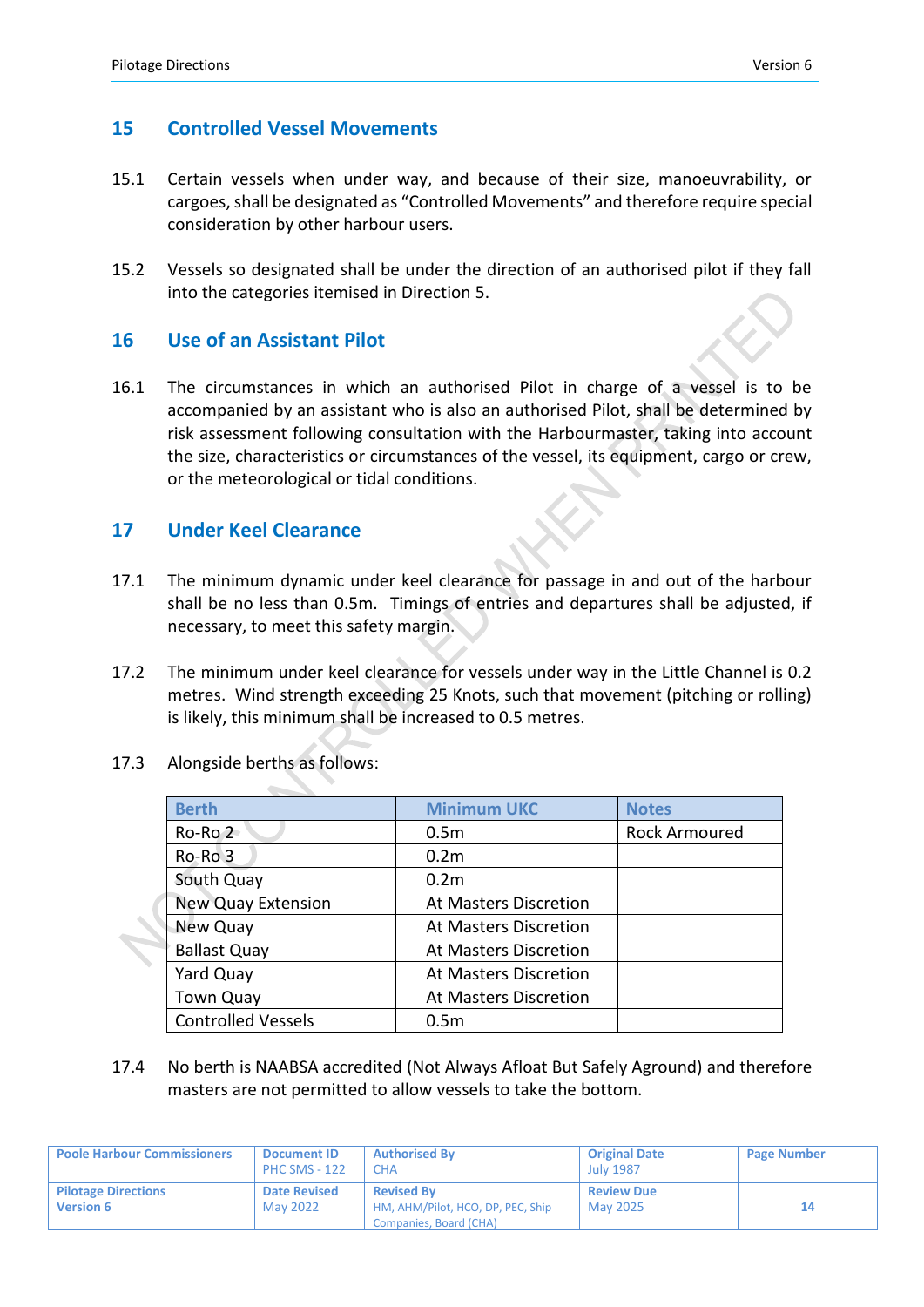## **18 Harbour Entrance Chain Ferry**

- 18.1 All craft of less than 50 metres in overall length and not subject to compulsory pilotage are required to give way to the chain ferry.
- 18.2 All vessels subject to compulsory pilotage must establish contact via Poole Harbour Control to agree which slipway the chain ferry will remain for the passage of the vessel through the Harbour entrance. This must be established before vessel passes No.6 Buoy inbound or Aunt Betty Buoy outbound.

## **19 Master / Pilot Exchange of Information (MPX)**

- 19.1 The Master of a vessel is required to declare the draft, length, and beam of his vessel, and to provide the Pilot with such other information relating to the ship and its cargo, which is necessary to enable him to carry out his duties. This must include any defects to equipment or machinery, or manoeuvring peculiarities.
- 19.2 The Pilot will provide the Master with information relating to the vessel's passage and berthing/unberthing arrangements. This will include the effects of weather and tidal flow, arrangements for passing other vessels and any potential deviations from the standard passage plan.
- 19.3 Pilotage Passage Plan/MPX receipt must be completed as part of the MPX process.
- 19.4 The completion of the MPX must be communicated to the Harbour Control Officer.

#### **20 Pilotage Plan**

- 20.1 The standard pilotage plan is available to download on the PHC website at [www.phc.co.uk](http://www.phc.co.uk/) . Copies will be held by all Pilots, Pilot Exemption Certificate holders, Harbour Control and additionally will be sent to all ships regularly using the Port of Poole.
- 20.2 The aim of the plan is to ensure that:
	- 20.2.1 The ships Master is aware of the standard plan and has sufficient time to discuss and agree it before commencing pilotage.
	- 20.2.2 The is a clear understanding between Master and Pilot of each other's role and responsibilities with regard to the conduct of the vessel on passage, including the use of tugs if required.
	- 20.2.3 There is a clear understanding of the potential hazards and the margins of safety.
	- 20.2.4 There is a clear understanding between the Master and Pilot on actions in the event of an emergency.

| <b>Poole Harbour Commissioners</b>             | <b>Document ID</b><br><b>PHC SMS - 122</b> | <b>Authorised By</b><br>CHA                                                      | <b>Original Date</b><br><b>July 1987</b> | <b>Page Number</b> |
|------------------------------------------------|--------------------------------------------|----------------------------------------------------------------------------------|------------------------------------------|--------------------|
| <b>Pilotage Directions</b><br><b>Version 6</b> | <b>Date Revised</b><br><b>May 2022</b>     | <b>Revised By</b><br>HM, AHM/Pilot, HCO, DP, PEC, Ship<br>Companies, Board (CHA) | <b>Review Due</b><br>May 2025            |                    |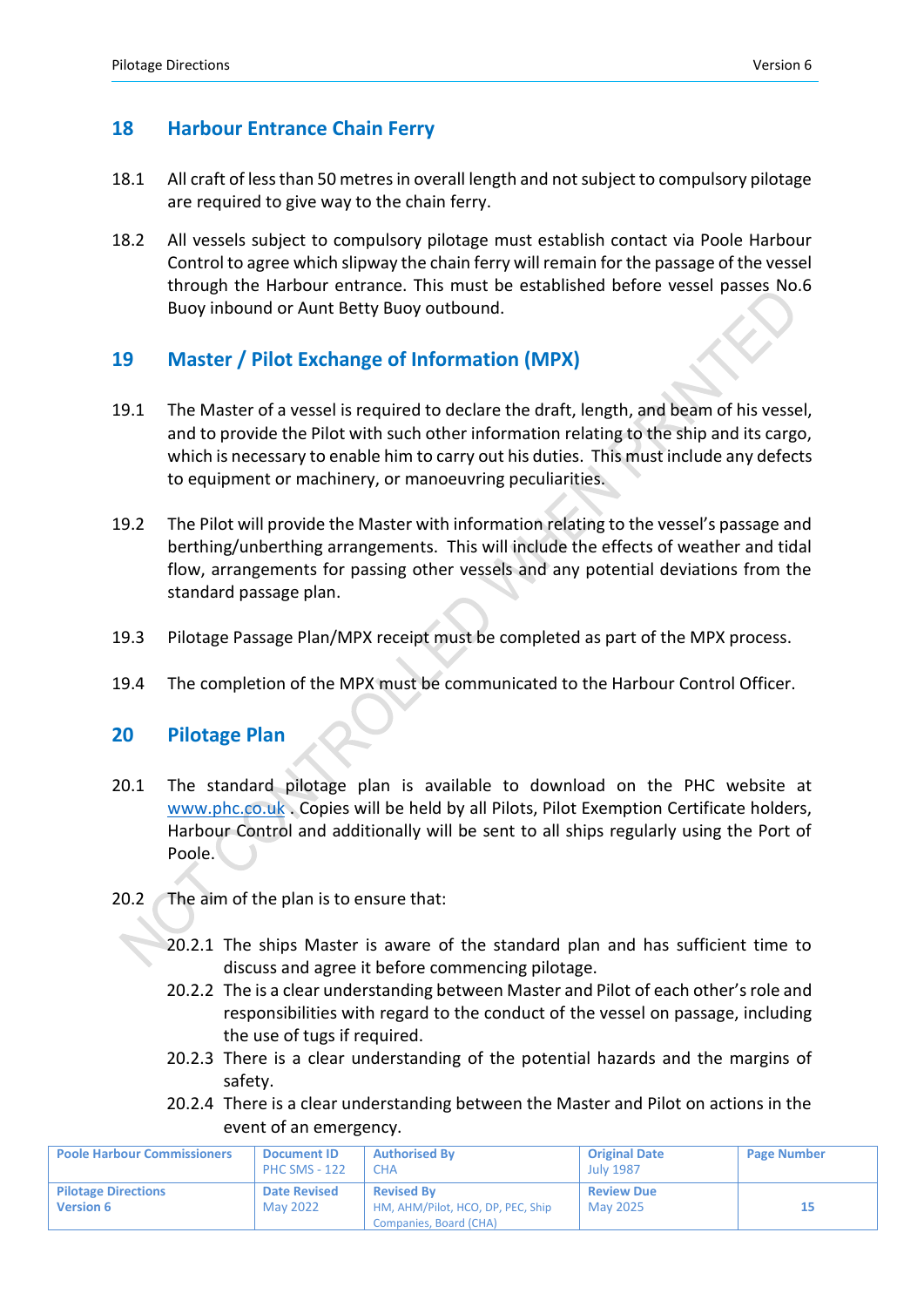- 20.3 The Pilot will embark in sufficient time to discuss and agree the plan with the Master.
- 20.4 Any deviation from the standard plan should be discussed and agreed between Master and Pilot, keeping the Harbour Control Officer advised.

#### **21 Misconduct, Accidents and Incidents**

OTOMANY

- 21.1 In general, accident or incident investigations will be undertaken on a "no blame" basis with the sole aim of an inquiry to make recommendations aimed at avoiding similar incidents or accidents in the future.
- 21.2 Where, during an investigation, conducted either by the Harbour Master or other person representing the Harbour Authority, there is evidence to suggest that misconduct, incompetence, neglect of duty or omission was a major contributory factor, then in the case of an authorised pilot the Poole Harbour Commissioners disciplinary procedure will be followed should disciplinary action be considered necessary.
- 21.3 A Pilot Exemption Certificate holder may have their exemption suspended or revoked as per the 1987 Pilotage Act.

| <b>Poole Harbour Commissioners</b>             | <b>Document ID</b><br><b>PHC SMS - 122</b> | <b>Authorised By</b><br>CHA.                                                     | <b>Original Date</b><br><b>July 1987</b> | <b>Page Number</b> |
|------------------------------------------------|--------------------------------------------|----------------------------------------------------------------------------------|------------------------------------------|--------------------|
| <b>Pilotage Directions</b><br><b>Version 6</b> | <b>Date Revised</b><br>May 2022            | <b>Revised By</b><br>HM, AHM/Pilot, HCO, DP, PEC, Ship<br>Companies, Board (CHA) | <b>Review Due</b><br>May 2025            | 16                 |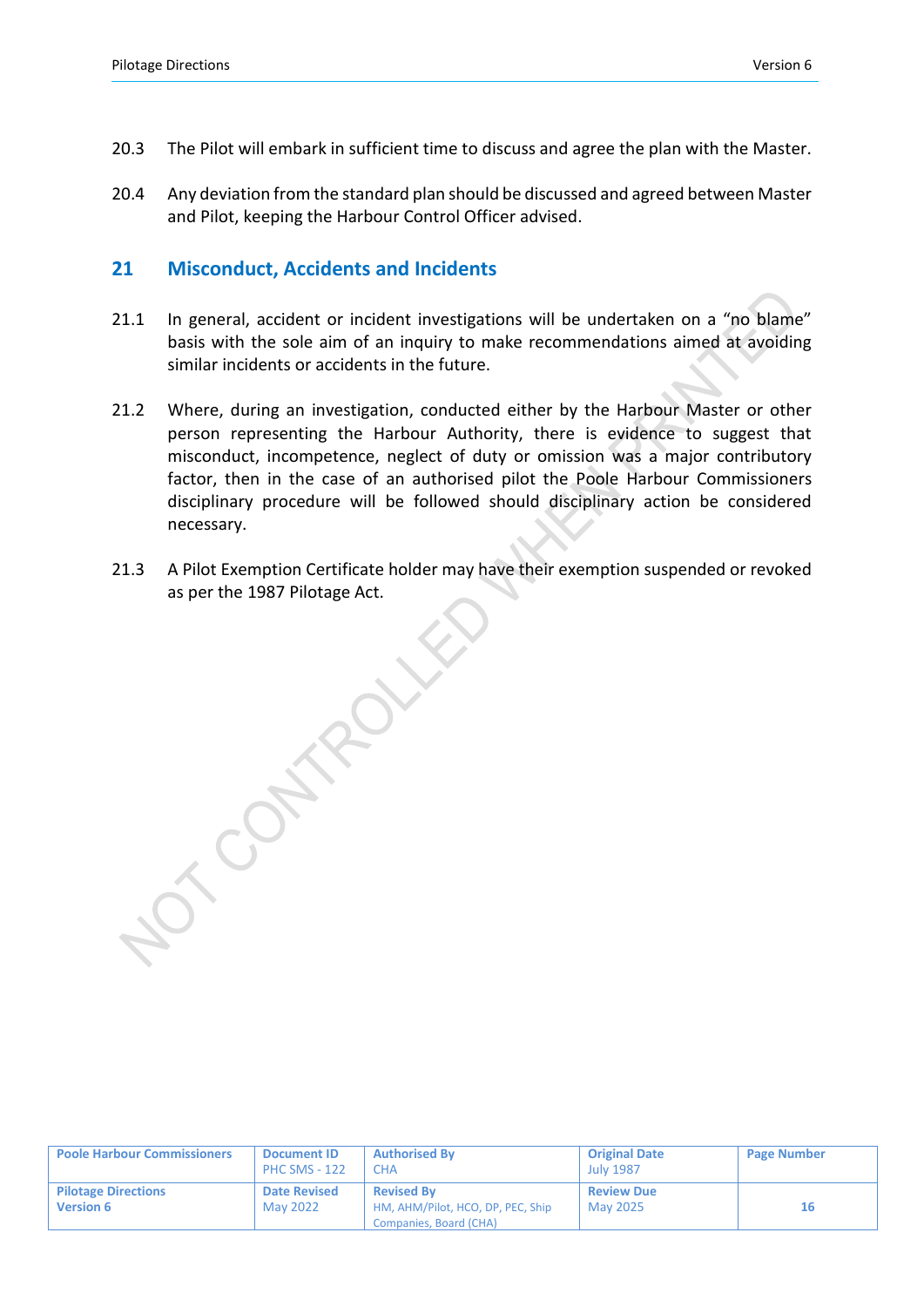## **Schedule 3 Pilot Authorisation, Training and Professional Development**

## **1 Introduction**

- 1.1 The PHC Pilotage Service maintains a body of Marine Pilots trained to National Standards, providing Pilotage services to all vessel's compulsory to Pilotage in terms of the "Pilotage Directions for the PHC Pilotage District".
- 1.2 The Training of Pilots will be based on the achievement of levels of competence as specified in the National Occupational Standards for Marine Pilots (NOSMP).
- 1.3 Progression of trainee Pilots to authorised Class 2 and Class 1 Pilot, is by means of a structured training programme which incorporates assessments, examination and specified training at all appropriate stages.
- 1.4 Monitoring of Pilot training, and up-grading of Pilots when the requisite standards of experience and training have been met, is the responsibility of the Harbour Master. He has delegated powers from the Board for this purpose, but subject to a regular process of report to the Chief Executive Officer when each formal up-grade is implemented.
- 1.5 All Pilots are authorised by the Chief Executive Officer for the compulsory Pilotage district, having satisfied the Chief Executive Officer by means of previous experience, recorded training experience, formal assessment, review and successful examination.
- 1.6 The Harbour Master regularly monitors the strength of the PHC Pilotage Service in terms of:
	- 1.6.1 The present and predicted demand for Pilotage service.
	- 1.6.2 The number of authorised Pilots currently employed.
	- 1.6.3 Forward trends with regard to retirement, predicted early retirement due to illness or other causes.
	- 1.6.4 The future needs for recruitment required to maintain the necessary balance of experience.

## **2 Pilot Training Framework**

2.1 The Authority recruits Pilot trainees from internal or external applicants following the selection and recruitment procedures set out above. A structured training programme based on the National Occupational Standards for Marine Pilots (NOSMP) with indicative training periods and authorisation stages is summarised in this section and this will be followed by all trainees with no previous pilotage experience. Trainees with

| <b>Poole Harbour Commissioners</b>             | <b>Document ID</b><br><b>PHC SMS - 122</b> | <b>Authorised By</b><br><b>CHA</b>                                               | <b>Original Date</b><br><b>July 1987</b> | <b>Page Number</b> |
|------------------------------------------------|--------------------------------------------|----------------------------------------------------------------------------------|------------------------------------------|--------------------|
| <b>Pilotage Directions</b><br><b>Version 6</b> | <b>Date Revised</b><br>May 2022            | <b>Revised By</b><br>HM, AHM/Pilot, HCO, DP, PEC, Ship<br>Companies, Board (CHA) | <b>Review Due</b><br>May 2025            |                    |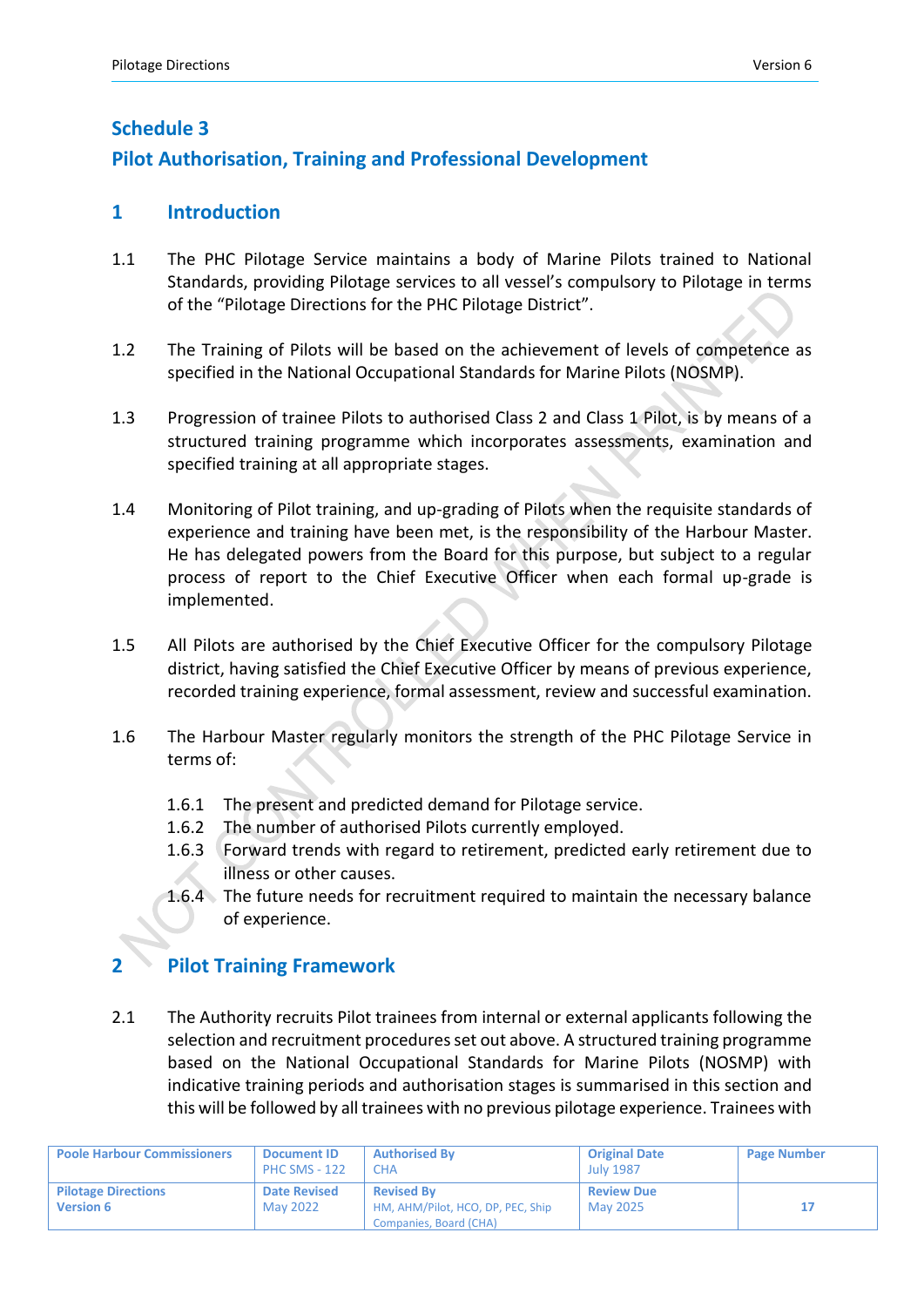previous pilotage experience in other ports will follow a modified training schedule which reflects their appropriate levels of professional skill and experience.

2.2 The Harbour Master keeps the training programme under review, assisted as necessary by Senior Pilots.

#### **3 Supervision, Assessment, Examination and Liaison**

- 3.1 Supervision of the training process for all Pilots is the immediate responsibility of the Pilotage Manager who will report directly to the Harbour Master.
- 3.2 Pilotage Manager duties include:
	- 3.2.1 Induction and regular progress interviewing of all trainees, and monitoring their Pilot training record log books.
	- 3.2.2 Arranging for provision of suitable internal or external training courses at appropriate stages.
	- 3.2.3 Arranging for formal assessment and examination of candidates.
	- 3.2.4 Maintaining training records.
	- 3.2.5 Provide regular progress reports to the Harbour Master who will in turn make recommendation to the Chief Executive Officer for authorisations and subsequent upgrading.
	- 3.2.6 Liaison with outside bodies involved with Pilotage training, professional development and safety standards.
- 3.3 A record of progress, tripping, training courses and other relevant information is maintained on specific forms contained in a personal logbook kept by the candidate. This logbook is examined and annotated by the Harbour Master or Pilotage Manager at each progress interview and It is presented before each examination.
- 3.4 Assessments are carried out by an accompanying authorised Pilot during the later phases of the initial pre-authorisation tripping periods. These take the form of written comments on key aspects of the trainees' conduct of vessels and are recorded in the candidates' logbooks.
- 3.5 Prior to Examination a minimum of two practical assessments should be undertaken with a Pilot Examiner.
- 3.6 Oral Examinations are carried out by the Harbour Master and one authorised Pilot prior to initial authorisation, and prior to upgrading to Class 2 or 1 status.

| <b>Poole Harbour Commissioners</b>             | <b>Document ID</b><br><b>PHC SMS - 122</b> | <b>Authorised By</b><br><b>CHA</b>                                               | <b>Original Date</b><br><b>July 1987</b> | <b>Page Number</b> |
|------------------------------------------------|--------------------------------------------|----------------------------------------------------------------------------------|------------------------------------------|--------------------|
| <b>Pilotage Directions</b><br><b>Version 6</b> | <b>Date Revised</b><br>May 2022            | <b>Revised By</b><br>HM, AHM/Pilot, HCO, DP, PEC, Ship<br>Companies, Board (CHA) | <b>Review Due</b><br>May 2025            |                    |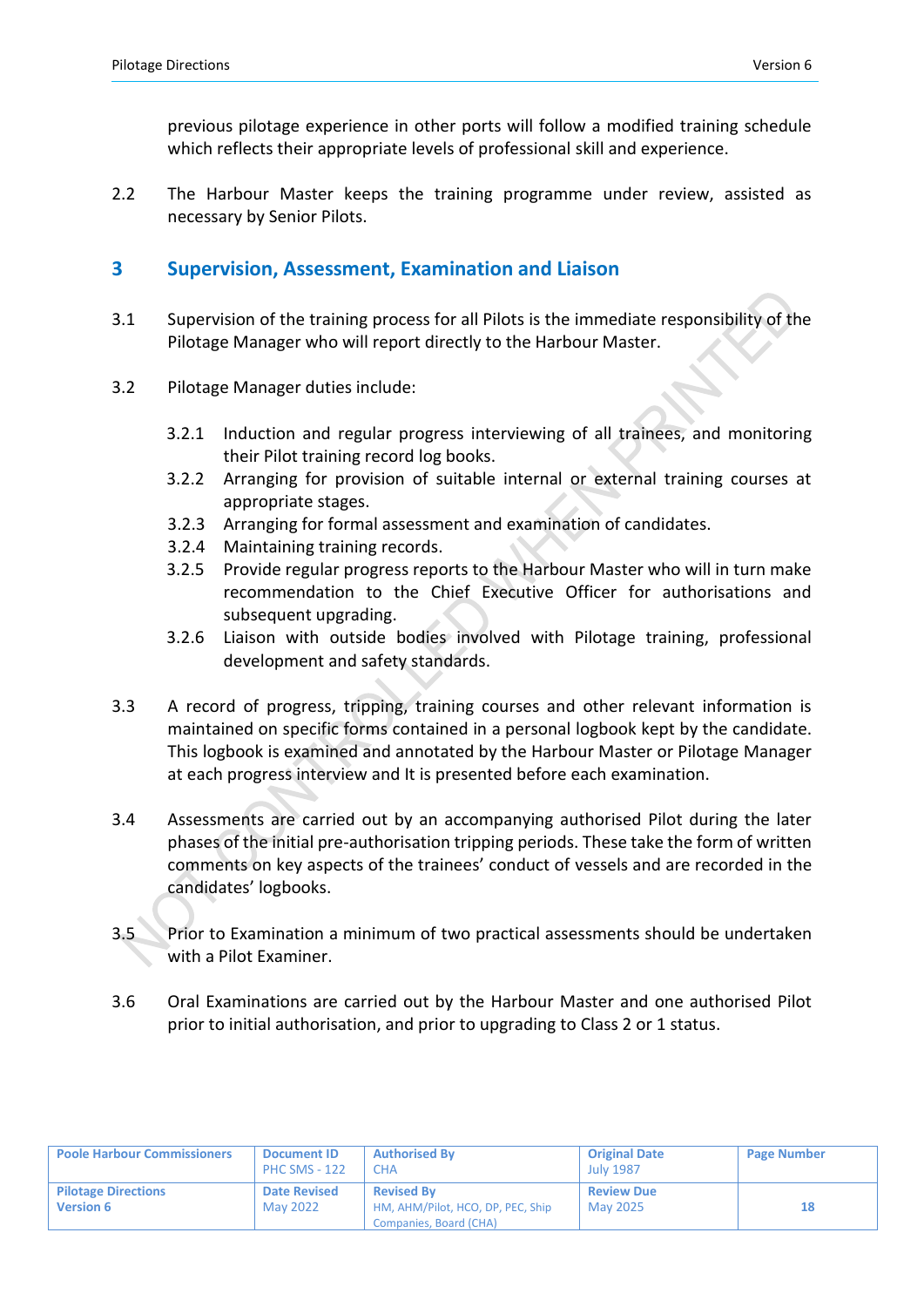## **Schedule 4**

## **Pilotage Exemption Certificate Requirements**

## **1 Issue of Pilotage Exemption Certificate (PEC)**

- 1.1 Any vessel subject to compulsory pilotage as laid down in the Pilotage Directions must be in the charge of an Authorised Pilot or an authorised holder of a valid PEC when navigating within the Compulsory Pilotage Area.
- 1.2 Bona fide Masters and Deck Officers of ships may apply for and be issued with a PEC for the Compulsory Pilotage Area subject to qualification both by examination and experience.
- 1.3 Applicants can download required documentation at [www.phc.co.uk](http://www.phc.co.uk/) or request a copy from Poole Harbour Commissioners, Harbour Office reception.

## **2 Classes of PEC**

- 2.1 Class A Applies to vessels of 50 metres or over in length overall
- 2.2 Class B Applies to vessels of 30 metres and over and under 50 metres in length overall, carrying dangerous goods or liquid bulk dangerous cargoes of flammable or toxic properties or carrying more than 12 passengers.
- 2.3 Class C Applies to vessels of 50 metres or over in length overall that are defined as a dredger and will be dredging within the Compulsory Pilotage Area.
	- 2.3.1 Dredger means any vessel, whether self-propelled or not which is engaged in dredging, excavating, raising, pumping, eroding or dispersing silt, sand, clay, stone, rock, or any other material.
	- 2.3.2 This class of PEC is only valid for the period of the dredge campaign.

## **3 Minimum Requirements for PEC**

- 3.1 Applicant is the bone fide master or deck officer of vessel(s) to be named on the PEC.
- 3.2 Applicant has evidence of valid marine qualification applicable to their rank.
- 3.3 Applicant has evidence of medical fitness including eyesight by the Maritime and Coastguard Agency (or equivalent) approved Medical Practitioner.
- 3.4 Applicant is proficient in the English language.

| <b>Poole Harbour Commissioners</b>             | <b>Document ID</b><br><b>PHC SMS - 122</b> | <b>Authorised By</b><br>СНА                            | <b>Original Date</b><br><b>July 1987</b> | <b>Page Number</b> |
|------------------------------------------------|--------------------------------------------|--------------------------------------------------------|------------------------------------------|--------------------|
| <b>Pilotage Directions</b><br><b>Version 6</b> | <b>Date Revised</b><br>May 2022            | <b>Revised By</b><br>HM, AHM/Pilot, HCO, DP, PEC, Ship | <b>Review Due</b><br>May 2025            |                    |
|                                                |                                            | Companies, Board (CHA)                                 |                                          |                    |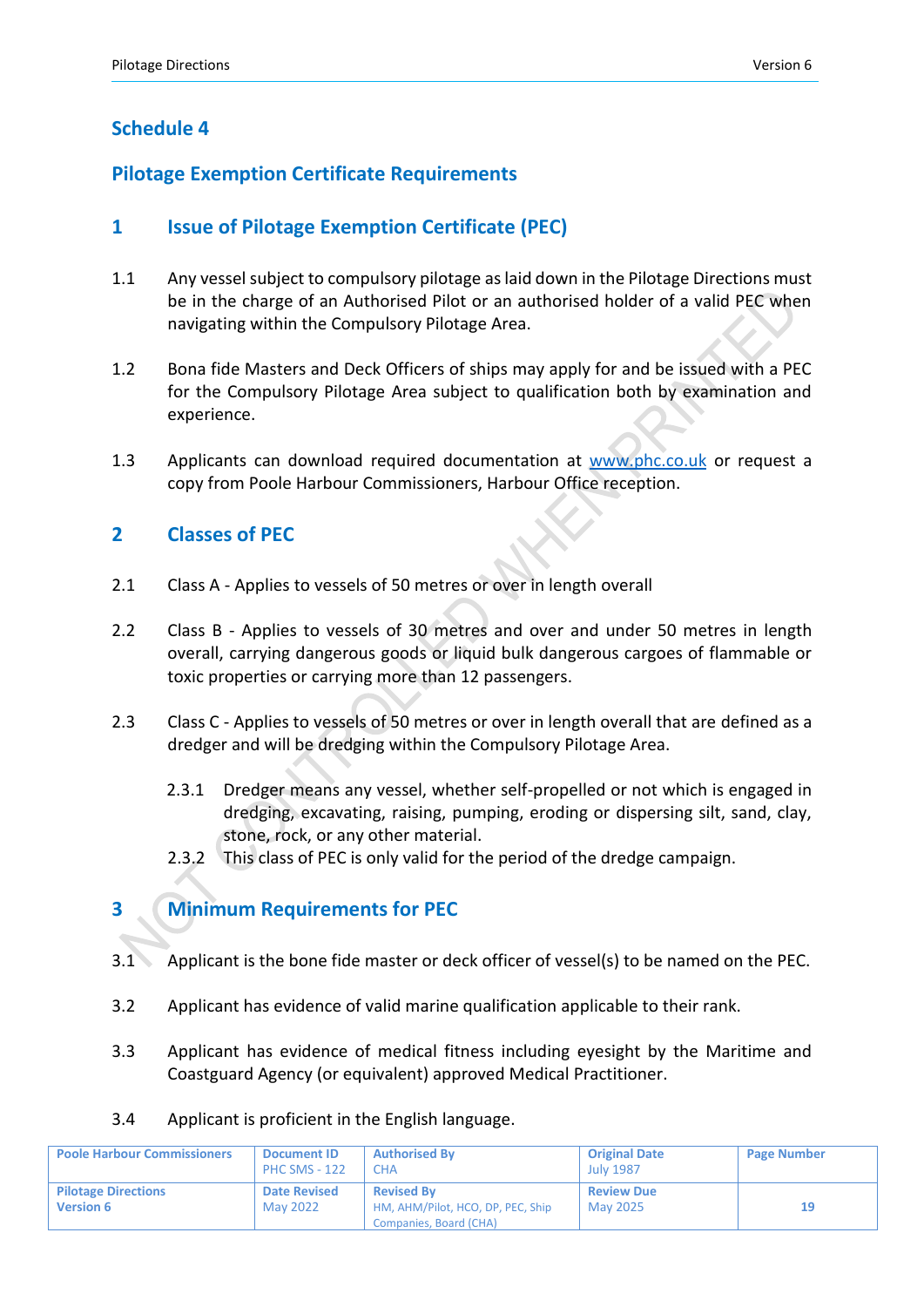- 3.5 Qualifying acts shall be undertaken under the supervision of an Authorised Pilot or qualified PEC.
- 3.6 Practical Assessments must be undertaken by an Authorised Pilot.
- 3.7 A minimum number of qualifying acts must be in darkness.
- 3.8 A minimum number of qualifying acts must be inbound.
- 3.9 A minimum number of qualifying acts must be outbound.
- 3.10 A minimum number of assessment acts will be required.
- 3.11 A familiarisation visit to Harbour Control (HC) required for Class A & B.
- 3.12 Applicant successfully passed examination conducted by the Harbour Master and Authorised Pilot.

#### **4 PEC Examination**

- 4.1 An applicant for a Pilot Exemption Certificate will be required to sit an oral examination, conducted by the Harbour Master and an Authorised Pilot, at the Harbour Office. A syllabus detailing the extent and depth of knowledge required available to download at [www.phc.co.uk](http://www.phc.co.uk/) .
- 4.2 The examination will be conducted in the English language.
- 4.3 The Harbour Master having been satisfied that the applicant has met all PEC prerequisites, will issue a Pilotage Exemption Certificate, endorsed by the Harbour Master and Chief Executive Officer.
- 4.4 A failed candidate will not be re-examined for a period of at least one month.
- 4.5 In the event of a second failure, the applicant will not be re-examined for a period of at least 3 months.

#### **5 PEC Application Qualifying Acts**

- 5.1 Class A The first 12 and last 8 must be undertaken with an authorised pilot.
- 5.2 Class A At least 1 act must be undertaken in darkness with an authorised pilot.
- 5.3 Class A The last 2 assessment acts undertaken by an authorised pilot.

| <b>Poole Harbour Commissioners</b>             | <b>Document ID</b><br><b>PHC SMS - 122</b> | <b>Authorised By</b><br><b>CHA</b>                                               | <b>Original Date</b><br><b>July 1987</b> | <b>Page Number</b> |
|------------------------------------------------|--------------------------------------------|----------------------------------------------------------------------------------|------------------------------------------|--------------------|
| <b>Pilotage Directions</b><br><b>Version 6</b> | <b>Date Revised</b><br>May 2022            | <b>Revised By</b><br>HM, AHM/Pilot, HCO, DP, PEC, Ship<br>Companies, Board (CHA) | <b>Review Due</b><br>May 2025            | 20                 |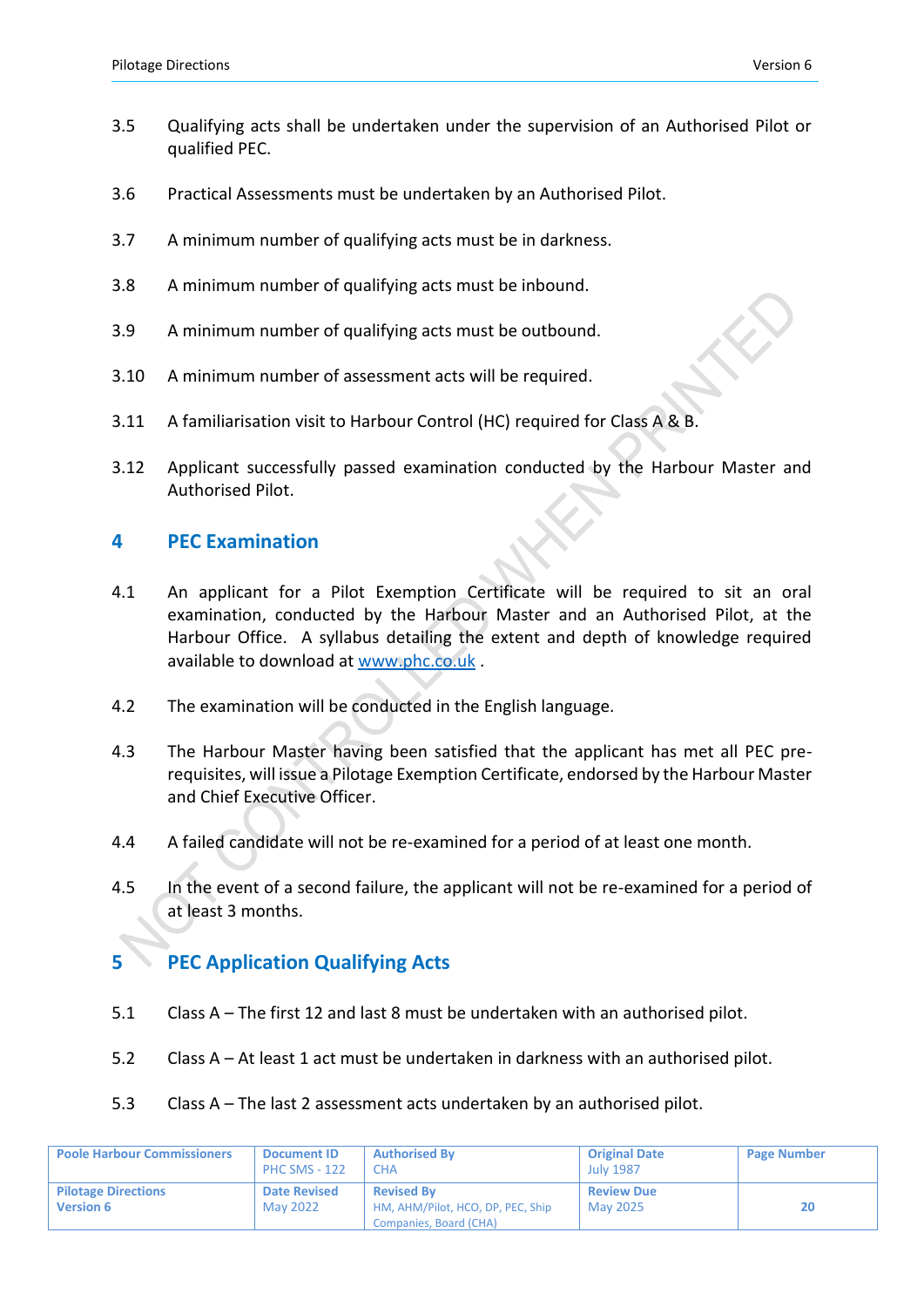- 5.4 Class B The first 2 and last 2 must be undertaken with an authorised pilot.
- 5.5 Class B At least 1 act must be undertaken in darkness with an authorised pilot.
- 5.6 Class C All qualifying acts must be undertaken with an authorised pilot.
- 5.7 Any qualifying act undertaken without an Authorised Pilot must be witnessed by the PEC holder overseeing the act. The PEC holder must insert their name in the relevant column of the Port of Poole PEC Tripping Log. The Harbour Control Officer must be informed of these occasions so that internal records can be maintained.
- 5.8 A qualifying act is defined as a transit inward or outward between the Bar buoy and a berth in the port.

| <b>PEC</b>     | <b>LOA</b>      | <b>Inbound</b> | <b>Outbound</b> | <b>Darkness</b>          | <b>Assessment</b> | <b>Total</b> | <b>HC</b>    | Oral        |
|----------------|-----------------|----------------|-----------------|--------------------------|-------------------|--------------|--------------|-------------|
|                |                 | <b>Minimum</b> | <b>Minimum</b>  | <b>Minimum</b>           |                   |              | <b>Visit</b> | <b>Exam</b> |
| <b>Class A</b> | $50m +$         | 10             | 10              | 5                        |                   | 40           |              | Yes         |
| <b>Class B</b> | $30m$ to $\lt$  | 5              | 5               |                          | 2                 | 20           |              | Yes         |
| <b>Haz</b>     | 50 <sub>m</sub> |                |                 |                          |                   |              |              |             |
| <b>Class B</b> | $30m$ to $\lt$  | 5              | 5               | $\overline{2}$           | $\mathcal{P}$     | 20           |              | Yes         |
| Passenger      | 50 <sub>m</sub> |                |                 |                          |                   |              |              |             |
| <b>Class C</b> | $50m +$         | 4              | 4               | $\overline{\mathcal{L}}$ | $\mathcal{P}$     | 12           | 0            | No          |
| <b>Dredger</b> |                 |                |                 |                          |                   |              |              |             |

#### 5.9 Minimum PEC Application Qualifying Acts:

## **6 PEC Renewal Qualifying Acts**

- 6.1 Completing the required number of qualifying acts for renewal of a PEC, the Master and Deck Officers qualify for a piloted passage provided they are on the bridge of their ship for the duration of a passage through the Pilotage Area detailed on their respective PEC and in full control of the pilotage act.
- 6.2 A Pilotage Exemption Certificate shall remain in force for one year but may be renewed annually pursuant to Section 8(5) of the Pilotage Act 1987.
- 6.3 The PEC Holder will be required to undertake an annual assessment trip by an Authorised Pilot. As part of the assessment the PEC holder must demonstrate their continued knowledge of the Compulsory Pilotage Area and understanding of any changes in navigation or regulations.

| <b>Poole Harbour Commissioners</b>             | <b>Document ID</b><br><b>PHC SMS - 122</b> | <b>Authorised By</b><br>СНА                                                      | <b>Original Date</b><br><b>July 1987</b> | <b>Page Number</b> |
|------------------------------------------------|--------------------------------------------|----------------------------------------------------------------------------------|------------------------------------------|--------------------|
| <b>Pilotage Directions</b><br><b>Version 6</b> | <b>Date Revised</b><br><b>May 2022</b>     | <b>Revised By</b><br>HM, AHM/Pilot, HCO, DP, PEC, Ship<br>Companies, Board (CHA) | <b>Review Due</b><br>May 2025            | 21                 |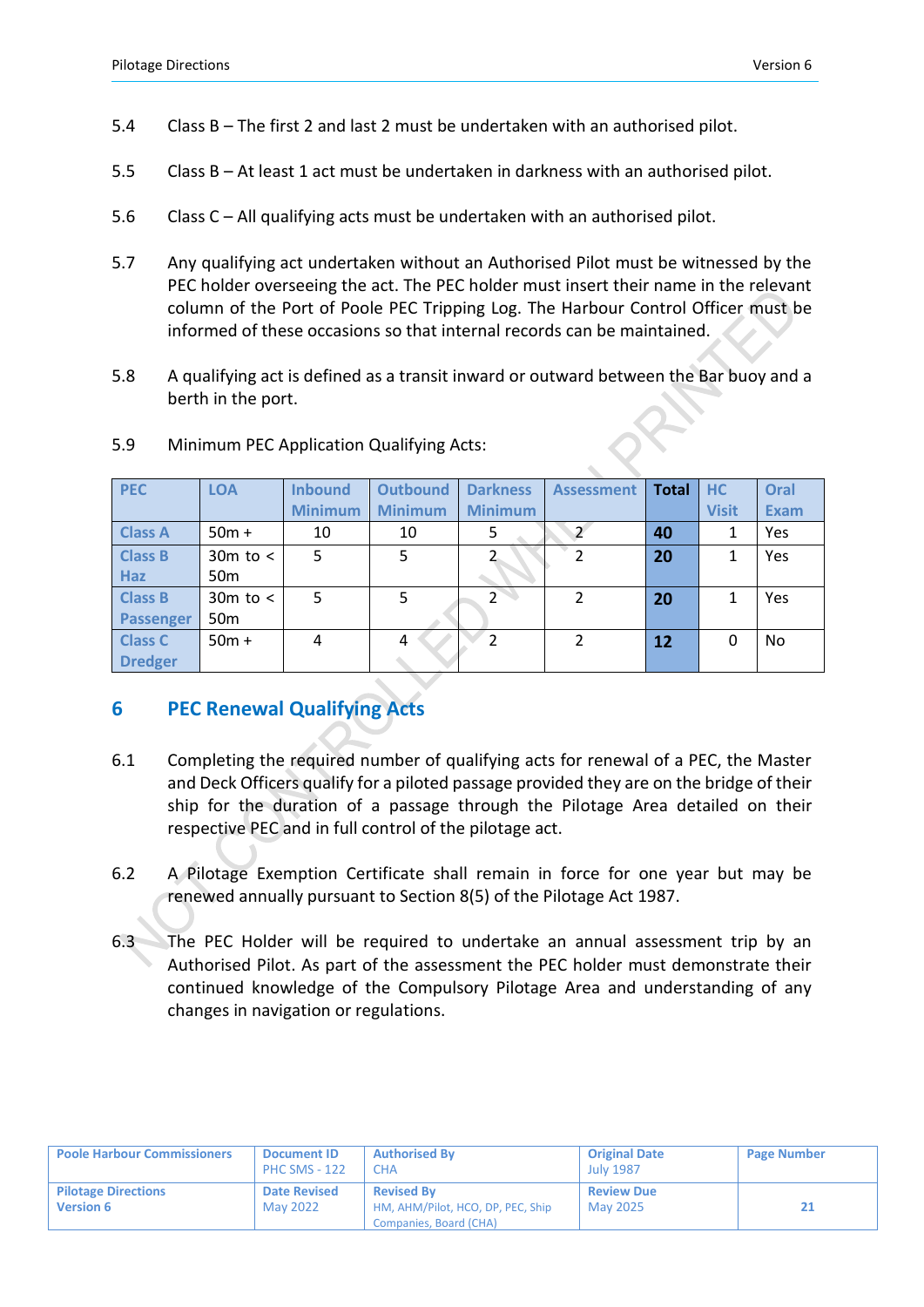6.4 If any period, of between 6 and 12 months, elapses without the PEC holder performing any acts of pilotage, the Harbour Authority will require that a number of acts must be conducted with an Authorised Pilot. The number of acts will be decided by the Harbour Master and may be subsequently increased following consultation with the Authorised Pilot(s).

| <b>PEC</b>       | <b>LOA</b>      | <b>Inbound</b> | <b>Outbound</b> | <b>Darkness</b> | <b>Assessment</b> | Total | <b>HC</b>    | Oral        |
|------------------|-----------------|----------------|-----------------|-----------------|-------------------|-------|--------------|-------------|
|                  |                 | <b>Minimum</b> | <b>Minimum</b>  | <b>Minimum</b>  |                   |       | <b>Visit</b> | <b>Exam</b> |
| <b>Class A</b>   | $50m +$         |                |                 |                 |                   | 20    | $\mathbf{1}$ | <b>No</b>   |
| <b>Class B</b>   | $30m$ to $\lt$  |                |                 |                 |                   | 10    |              | No.         |
| <b>Haz</b>       | 50 <sub>m</sub> |                |                 |                 |                   |       |              |             |
| <b>Class B</b>   | $30m$ to $\lt$  |                | 2               |                 |                   | 10    |              | No.         |
| <b>Passenger</b> | 50 <sub>m</sub> |                |                 |                 |                   |       |              |             |

#### 6.5 Minimum PEC Renewal Qualifying Acts

### **7 PEC Additional Vessels**

- 7.1 A Pilot Exemption Certificate holder may apply to add a vessel to their Pilot Exemption Certificate using the relevant form.
- 7.2 The Pilot Exemption Certificate holder will be required to complete a number of acts with an Authorised Pilot. The number of acts will be decided by the Harbour Master and may be subsequently increased following consultation with the Authorised Pilot(s).

## **8 Requirements of PEC holders**

- 8.1 Each Pilotage Exemption Certificate granted to any Master or Deck Officer shall be endorsed with the name and description of every vessel, which they are authorised to pilot and any endorsement restrictions.
- 8.2 The holder of a Pilotage Exemption Certificate shall not allow any other person to have possession of their Pilotage Exemption Certificate for the improper use thereof.
- 8.3 The holder of a Pilotage Exemption Certificate who observes any alteration that may affect the safety of navigation in the area of exemption shall immediately inform Poole Harbour Control.
- 8.4 The holder of a Pilotage Exemption Certificate having conduct of a vessel which has touched the ground or has been in collision with any other ship or any fixed or floating object in the area of exemption shall report the occurrence immediately and send a written report of the circumstances to the Harbour Master within 14 days.

| <b>Poole Harbour Commissioners</b>             | <b>Document ID</b><br><b>PHC SMS - 122</b> | <b>Authorised By</b><br><b>CHA</b>                                               | <b>Original Date</b><br><b>July 1987</b> | <b>Page Number</b> |
|------------------------------------------------|--------------------------------------------|----------------------------------------------------------------------------------|------------------------------------------|--------------------|
| <b>Pilotage Directions</b><br><b>Version 6</b> | <b>Date Revised</b><br>May 2022            | <b>Revised By</b><br>HM, AHM/Pilot, HCO, DP, PEC, Ship<br>Companies, Board (CHA) | <b>Review Due</b><br><b>May 2025</b>     |                    |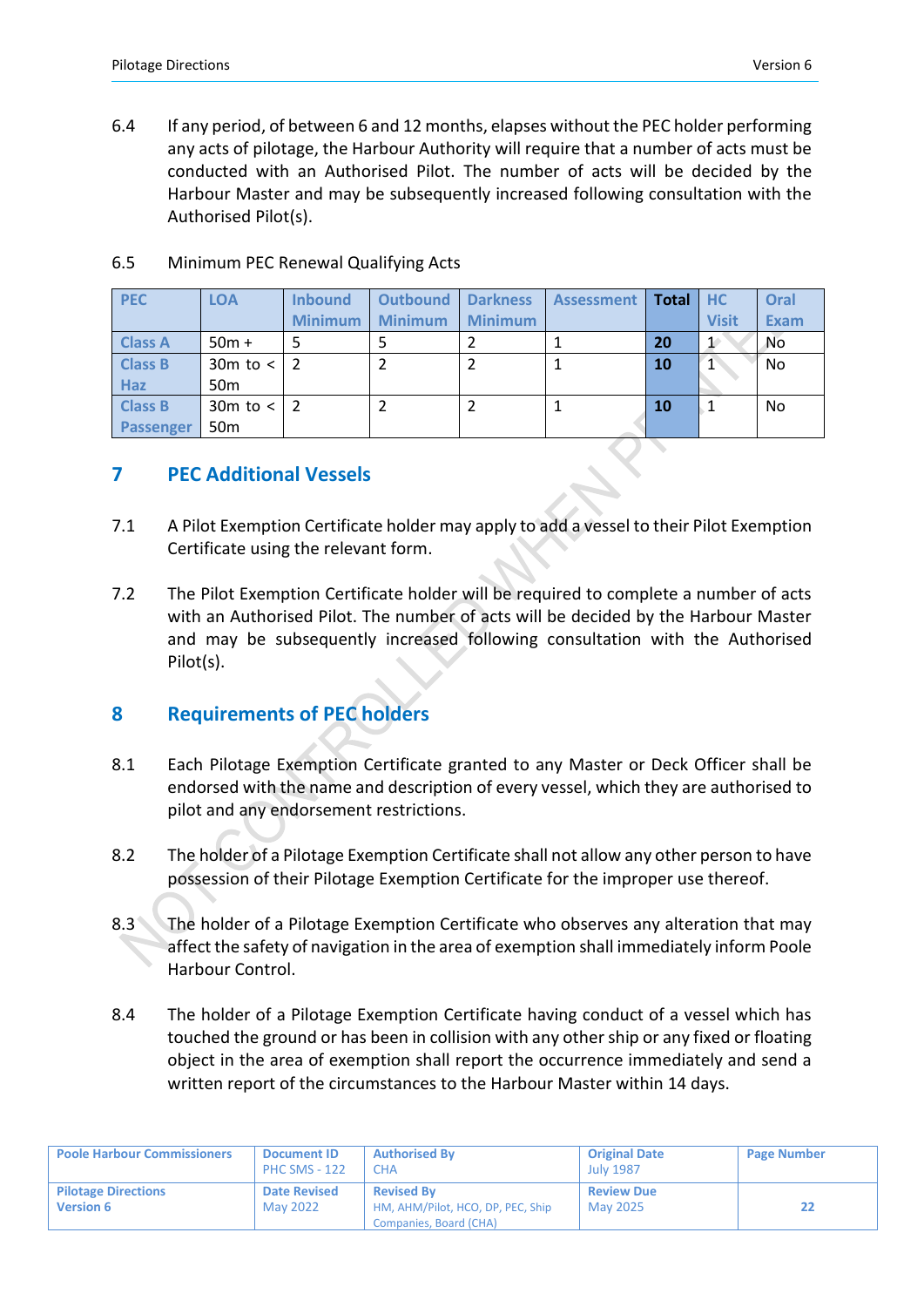- 8.5 The holder of a Pilotage Exemption Certificate shall, on the request of the Harbour Master, attend to answer any complaint or charge which may be made against them for misconduct. This includes any non-compliance with the General Directions and Byelaws of Navigation or in respect of any marine casualty which may have occurred whilst in charge of their vessel in the Compulsory Pilotage Area.
- 8.6 All acts that require the use of a tug must be undertaken with an Authorised Pilot.

#### **9 PEC Refusals, Suspensions & Revocations**

- 9.1 The Harbour Master will decide if a refusal to grant, renew or alter a PEC is necessary and whether to suspend or revoke a PEC.
- 9.2 The Pilotage Act 1987 provides a right for an applicant to make representation in the event of a refusal to grant, renew or alter a PEC and in the event of a suspension or revocation of a PEC.
- 9.3 In the event of the Harbour Master refuses to grant, renew or alter a PEC, the applicant will be informed of the reason(s).
- 9.4 The applicant may then make representation to the Chief Executive Officer who will consult with the Harbour Master to discuss the representation and decide whether to uphold the rejection or not.
- 9.5 If, having received a renewal application, the Harbour Master is not satisfied that the PEC holder continues to satisfy the criteria laid down for possession of a PEC the PEC will be suspended or revoked, and the PEC holder will be informed of the reason(s).
- 9.6 The holder will be given a month in which to make representation to the Chief Executive Officer. The PEC will remain valid until representation is made and considered by the Chief Executive Officer or for one month if no representation is made within that period.
- 9.7 If no renewal application is received from a PEC holder the PEC will be cancelled automatically on the renewal date.
- 9.8 The Harbour Master will inform the holder accordingly and advise them of the right to make representation, within one month, for consideration by the Chief Executive Officer.
- 9.9 In all cases the decision of the Chief Executive Officer will be final.

| <b>Poole Harbour Commissioners</b>             | <b>Document ID</b><br><b>PHC SMS - 122</b> | <b>Authorised By</b><br><b>CHA</b>                                               | <b>Original Date</b><br><b>July 1987</b> | <b>Page Number</b> |
|------------------------------------------------|--------------------------------------------|----------------------------------------------------------------------------------|------------------------------------------|--------------------|
| <b>Pilotage Directions</b><br><b>Version 6</b> | <b>Date Revised</b><br>May 2022            | <b>Revised By</b><br>HM, AHM/Pilot, HCO, DP, PEC, Ship<br>Companies, Board (CHA) | <b>Review Due</b><br>May 2025            |                    |